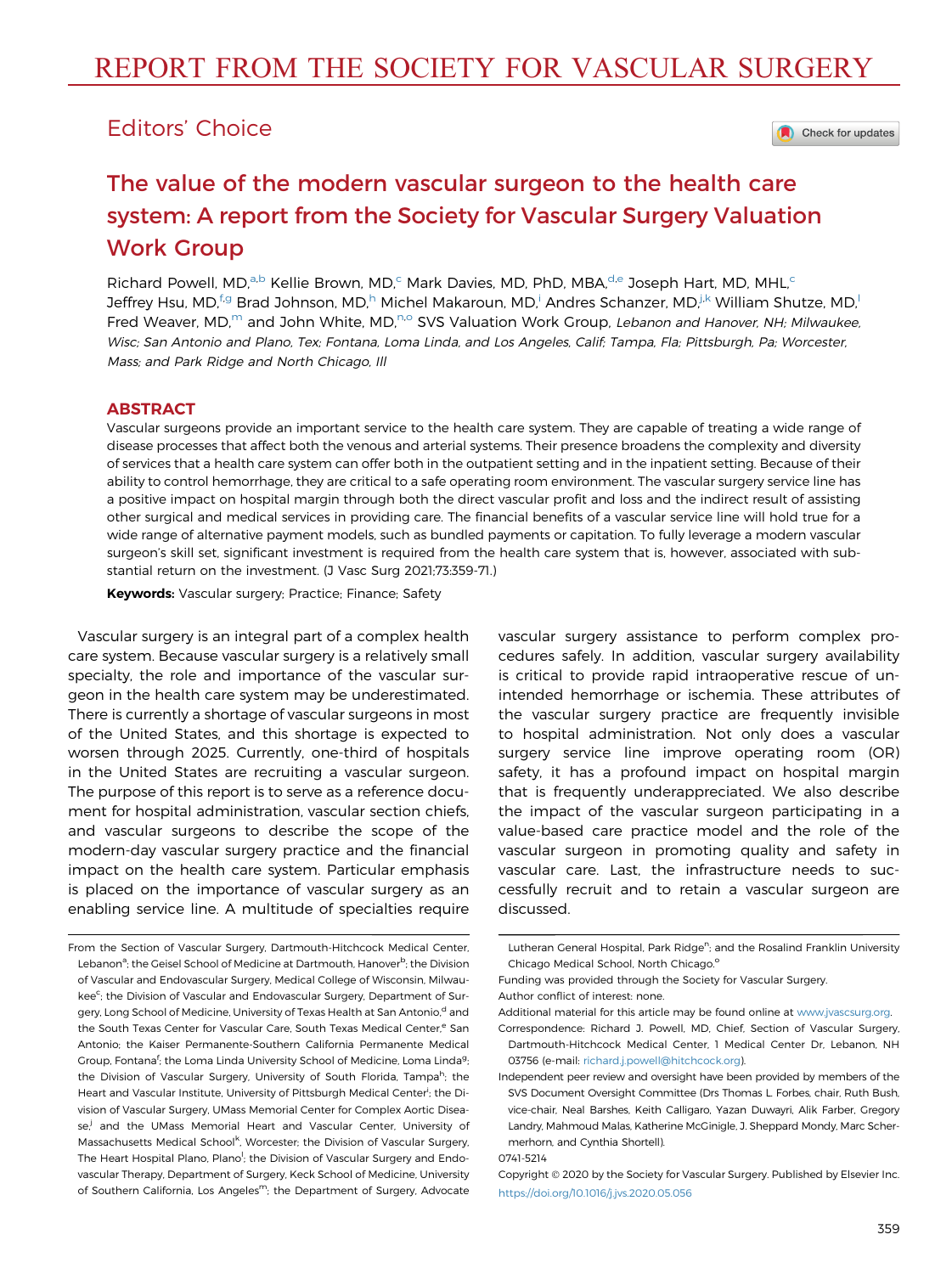# **OUTLINE**

- 1. The role of the modern vascular surgeon
	- a. Scope of practice-endovascular surgery/open surgery
	- b. Breadth of vascular disease
	- c. Intraoperative consultation for vascular injury and vascular reconstruction
- d. Vascular noninvasive laboratory
- 2. Vascular service line revenue analysis
	- a. Total direct contribution margin
	- b. Average direct contribution margin per case
	- c. Average direct contribution margin per clinical fulltime equivalent
	- d. Average workload for the vascular surgeon
	- e. Contribution margin for consultative procedures
- 3. Vascular surgeon contribution in different health care models
	- a. Fee for service
	- b. Accountable care organization
	- c. Capitation
- 4. How to hire and retain a vascular surgeon
	- a. Infrastructure needs
	- b. Compensation
	- c. Governance
	- d. Equipment and facility needs
	- e. Strategy for call coverage
	- f. Quality

# THE SCOPE OF PRACTICE OF THE MODERN VASCULAR SURGEON

The modern vascular surgeon provides both medical and procedure-based care to patients with vascular disease. Vascular surgeons are well versed in risk factor management as well as in both open and endovascular interventions. They often provide state-of-the-art wound care as well as long-term follow-up of patients with vascular disease. Vascular surgeons provide a unique mix of medical, open surgical, and endovascular skills and fulfill a vital role in the continuum of care of these patients. The primary disease process treated by vascular surgeons is atherosclerosis, which affects millions of Americans. Inflammatory arteriopathies, compression syndromes, traumatic vascular injuries, and venous thrombotic disease are also managed and treated by vascular surgeons.

Peripheral artery disease (PAD). Vascular surgeons focus on all aspects of the treatment of PAD, including medical, endovascular, and open surgical therapies. In the 21st century, PAD has become a global problem, and the number of individuals suffering with PAD has increased by 28.7% in low-income or middle-income countries and [1](#page-12-0)3.1% in high-income countries.<sup>1</sup>

The major modifiable risk factors of PAD include smoking, diabetes mellitus, hypertension, and hyperlipidemia. Despite attempts to raise awareness of PAD as an important marker of increased cardiovascular risk, most patients remain inadequately treated before referral to a vascular clinic. Reports have shown that relatively few patients are receiving triple cardiovascular therapy (50%-70% antiplatelet, 44%-50% statins, 50%-54% antihypertensive drug). Vascular surgeons validate and optimize medical treatment of risk factors when they see new patients and are more likely to provide crosscontinuum vascular care including preprocedural and postprocedural management of the vascular patient. Vascular surgeons are trained to perform both open and endovascular therapies and have a national registry (Vascular Quality Initiative) to validate optimal outcomes. A particularly important niche of vascular surgeons is the ability to combine both open and endovascular therapy into hybrid procedures that can take advantage of the unique opportunities that endovascular and open surgery provide.

Venous disease. Chronic venous disease affects >25 million adults in the United States, with  $>6$  million having severe disease. $2$  Vascular surgeons provide care for both deep and superficial venous disease. Both deep and superficial venous disease can be manifested as leg pain and swelling, varicose veins, venous stasis dermatitis, and venous stasis ulceration. In addition, women can suffer from pelvic congestion syndrome as a result of deep venous disease in the gonadal veins. Vascular surgeons have expertise in the treatment of both deep and superficial venous disease and endovascular ablation techniques as well as stenting and embolization techniques that are required for expert treatment of such disease states.

Aneurysmal disease. Thoracic and abdominal aortic, visceral, renal, and peripheral aneurysm repairs are standard procedures for the vascular surgeon. Many of these patients can be treated with endovascular techniques; however, some still require open surgery to be treated optimally, and vascular surgeons are the only specialists who can provide both options as well as make strategic decisions about which method most benefits the patient.

Carotid artery disease. Carotid atherosclerotic disease is responsible for approximately 41,000 strokes annually in the United States, and approximately 1% of all adults 65 years of age and older will have a clinically significant asymptomatic carotid stenosis of  $>60\%$ .<sup>5,[4](#page-12-3)</sup> Vascular surgeons are experts in the medical and procedural treatment of carotid artery disease. In addition to medical management of risk factors, several interventions may benefit the patient with carotid disease, including open endarterectomy (surgical removal of the plaque), transfemoral endovascular stenting, and transcarotid artery revascularization (TCAR). Vascular surgeons are the only specialists who can offer all of these alternatives. The decision to proceed with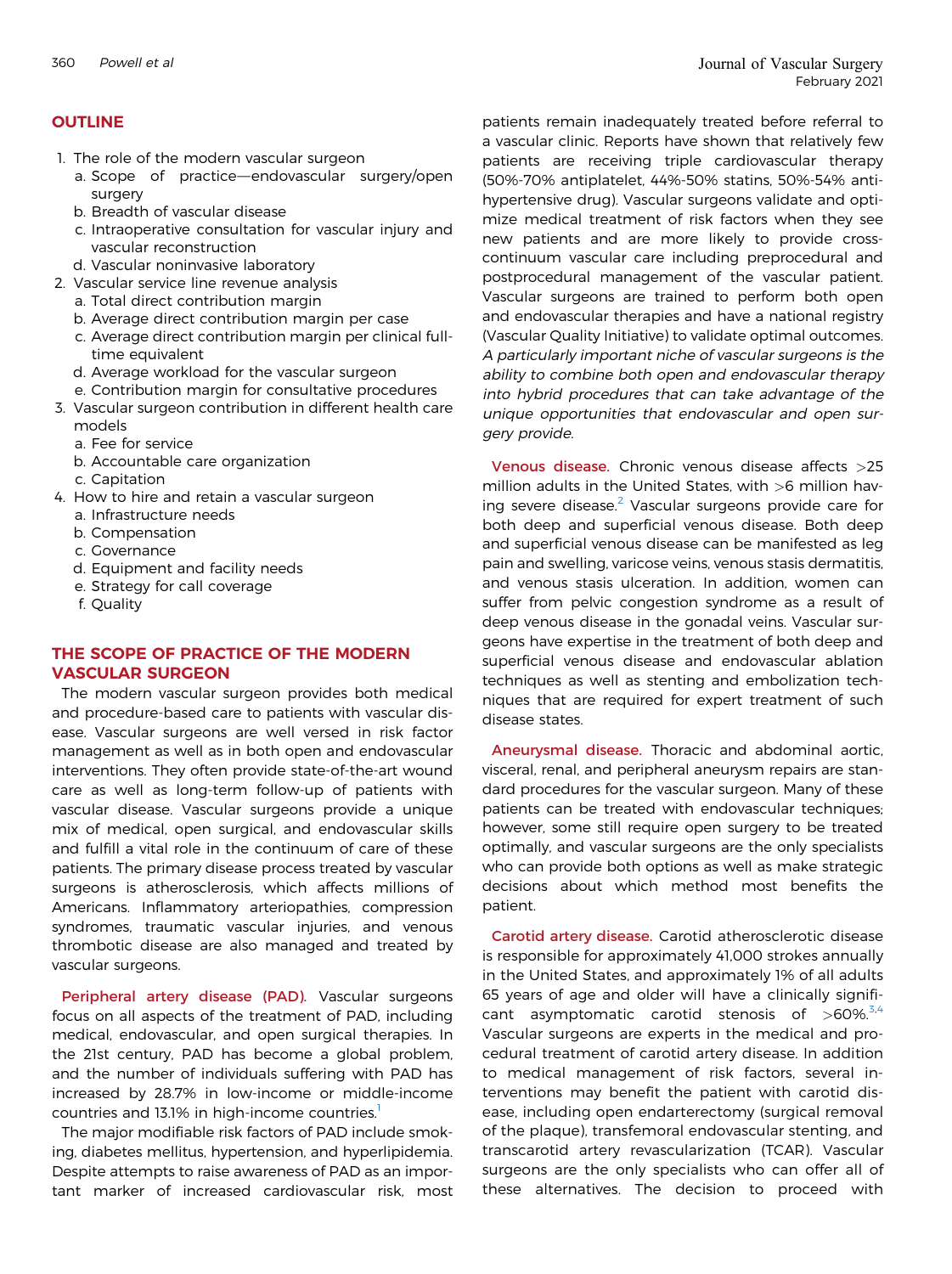intervention can be complex, especially for asymptomatic patients, and vascular surgeons are well suited to help patients make the optimal, evidence-based decision for one therapy over another without the potential bias inherent if the physician is limited in the scope of interventions he or she can provide. In addition, they provide surveillance both before and after the procedure to maintain the optimal timing for and durability of the intervention.

Hemodialysis access. According to the National Institute of Diabetes and Digestive and Kidney Diseases, there are currently 468,000 Americans undergoing dialysis. Vascular surgeons are the primary specialty involved in placing and maintaining dialysis access in this population of complex patients. This includes temporary catheter placement, arteriovenous fistula, arteriovenous graft placement, and the associated procedures to maintain patency and to treat associated complications. Maintaining adequate dialysis access is the cornerstone and Achilles heel of providing lifesaving renal replacement therapy to patients suffering from end-stage renal disease.

Thoracic outlet syndrome (TOS) and arterial compression syndromes. TOS encompasses three syndromes (neurogenic, venous, and arterial) that involve compression of the nerves, arteries, and veins as they traverse the thoracic outlet region at the base of the neck. These conditions frequently affect young, healthy, active individuals and can be severely debilitating. TOS is seen frequently in many types of professional athletes and otherwise young, healthy patients. Surgery involves decompression of the outlet with procedures such as first rib resection and scalenectomy. Vascular surgeons can offer appropriate treatment for all manifestations of TOS, especially surgical and endovascular repair of arterial and venous lesions.

Unusual pathologic processes that can affect young individuals, including arterial entrapment syndromes in the lower extremity and median arcuate ligament syndrome, are cared for by vascular surgeons.

Spine exposure. Patients with various spine diseases are increasingly being treated with anterior or oblique approaches to the spine. Vascular surgery presence is needed to provide safe exposure and to handle unexpected bleeding. Whereas these procedure provide relatively modest relative value unit (RVU) compensation, they are frequently one of the highest revenuegenerating procedures for the health care system because of the technical revenue generated through the diagnosis-related group payment. This is discussed in greater detail later in this document. The ability to provide this service hinges on the presence of vascular surgeon support to provide this exposure safely.

Wound care. Vascular surgeons are experts in wound care, especially in patients with critical limb ischemia. They frequently are the de facto lower extremity wound care physicians and work closely with podiatry to provide appropriate wound care in both the inpatient and outpatient settings.

Vascular trauma. Vascular trauma can result in lifethreatening hemorrhage or end-organ ischemia. Surgical repair can involve open repair of the injured vessel or incorporate endovascular techniques. A combination of open and endovascular skills is often needed to provide optimal care to these critically injured patients, and vascular surgeons are optimally trained to treat these injuries. These injuries arrive unexpectedly and require immediate attention from a vascular surgeon.

Intraoperative consultation. One of the most valuable services that vascular surgeons provide is intraoperative consultation to surgeons when complex operations involve major vascular structures. These consultations fall under two categories: planned and emergent.

Planned combined cases include a variety of situations, such as assisting the oncologic surgeon to perform a curative resection. The breadth of oncologic surgeons who require vascular assistance includes otolaryngologists, gynecologists, orthopedists, urologists, and surgical oncologists. In addition, both orthopedic and neurosurgical anterior spine exposures require elective vascular surgical assistance. This category also includes stand-by consultations, which occur at least as frequently as actual operative assists. Examples include standing by in case of need during oncologic procedures and availability to deal with complications during catheterization procedures, such as percutaneous aortic valve surgery or extracorporeal membrane oxygenation. Without the presence of a board-certified vascular surgeon on stand-by, some hospitals may decide it is not safe to offer certain interventions, such as complex oncologic, neurosurgical, or orthopedic operations, or be potentially susceptible to litigious complaints.

Emergent intraoperative consultation involves handling unexpected bleeding, arterial or venous injury, or blood vessel occlusion. Very often, the vascular surgeon is called emergently, when help is needed but was not anticipated. Consequently, in the delivery of surgical care in the modern hospital, the vascular surgeon plays a critical and essential role in maintaining a safe OR environment. The emergent nature of these consultations can be disruptive for the vascular surgeon's elective operating and clinic schedule and the patients affected by this disruption.

Noninvasive vascular laboratory. Initial diagnosis of vascular disease is by history and physical examination yet often requires further testing, such as duplex ultrasound scanning, computed tomography, and magnetic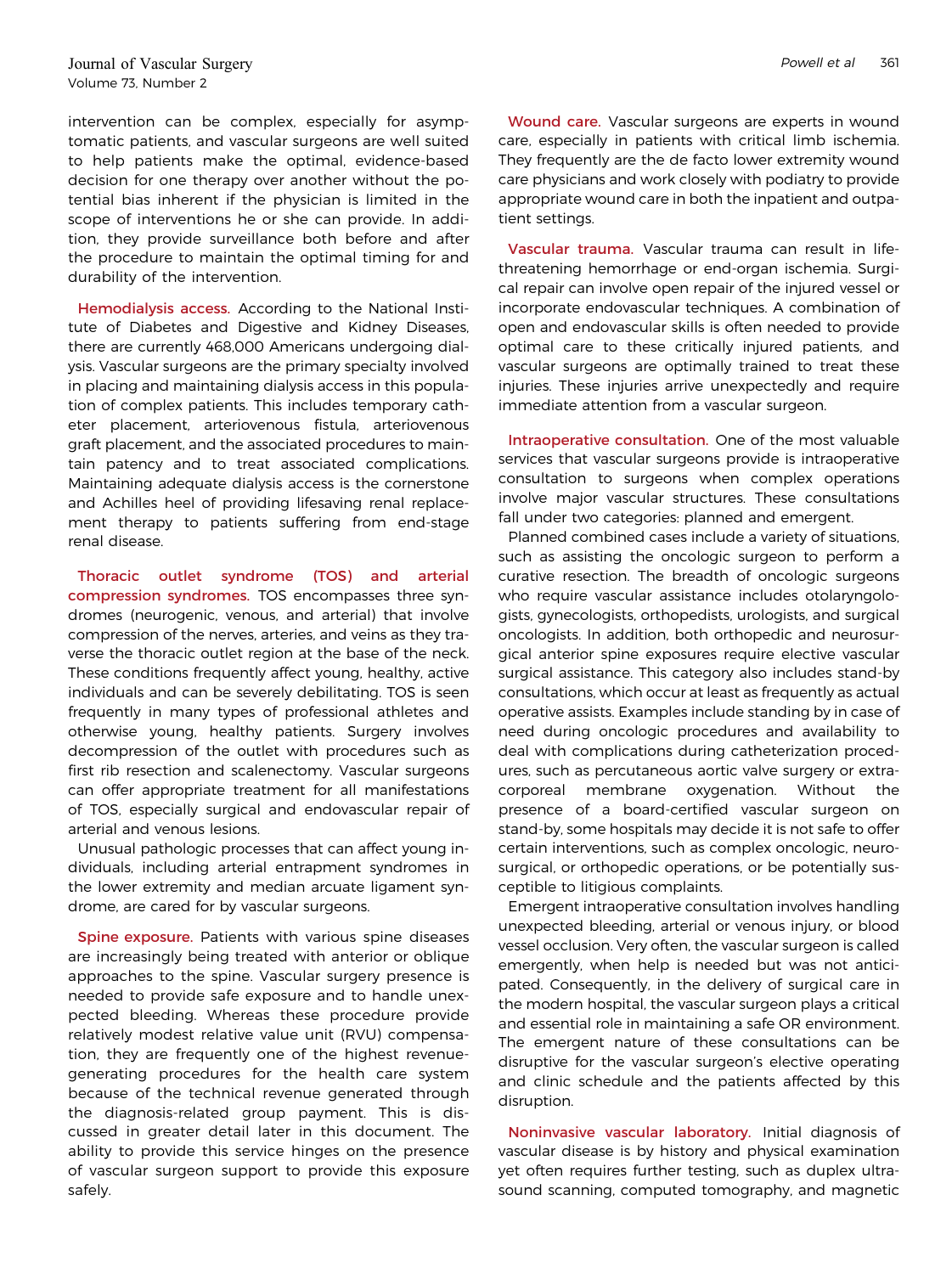<sup>362</sup> Powell et al Journal of Vascular Surgery February 2021

resonance angiography. Conventional angiography involves invasive intervention with the additional risks of contrast nephrotoxicity and vessel complication. Because of rapid advances in probe technology and data software processing, duplex ultrasound scanning, which is less expensive and noninvasive, has eliminated the need for many angiographic procedures. The modern vascular laboratory is integral to the modern-day vascular surgical practice. All vascular beds can be assessed noninvasively. Vascular surgeons work closely with vascular technologists using these studies to diagnose the severity of vascular disease, to assess outcomes after intervention, and to monitor progression or recurrence of disease. Vascular surgeons are required to document expertise in noninvasive vascular laboratory testing through successful Registered Physician in Vascular Interpretation certification.

# THE FINANCIAL VALUE OF THE VASCULAR SURGEON

The fiduciary advantage of a vascular surgeon in the health care system is difficult to measure and frequently underestimated. Besides the intrinsic value of the vascular surgical service line, vascular surgeons are an essential resource to other surgical specialties, providing exposure, control of hemorrhage, and vascular reconstructions, often in emergent situations. In addition to providing operative consultations, vascular surgeons provide support to other nonsurgical services. Following is a review of the literature and several case studies that attempt to define both direct and indirect fiduciary benefits of a vascular surgery service line.

#### The vascular surgery service line

Data regarding the entire book of business for a vascular surgery service line are difficult to acquire. Taylor et al<sup>[5](#page-12-4)</sup> found that vascular surgeons on average produced \$1.6 million per clinical full-time equivalent (FTE) based on 8423 work RVUs/FTE. This was the fourth highest revenue-producing section in the health care system. It is clear that the profit and loss based only on professional fees will result in a net negative margin. However, the much larger technical revenue generated by the vascular surgeon more than offsets the impact of poor professional reimbursement on the total contribution margin. In the study by Taylor et al, $5$  whereas the average professional reimbursement was \$33/RVU, the technical revenue was \$191/RVU. In a similar study by Perri et al, $^{\circ}$  the professional revenue generated was \$100/RVU compared with the technical revenue of \$525/RVU. Fairman, in a more recent presentation from 2018, $^7$  reported a \$9.2 to \$11.6 million annual contribution margin from a medium-sized vascular surgery group at an academic medical center. This resulted in 1.7 million doallrs in contribution margin per clinical FTE.

Case study. This is a case study of a vascular surgery program at a 400-bed academic medical center in New England consisting of 4.8 clinical surgeon FTEs supported by three midlevel providers. The service line saw 8396 office visits, of which 939 were new patients. The noninvasive vascular laboratory was a component of the service line, generating 10,982 vascular studies. In addition, they performed 1291 OR procedures and 450 ambulatory angiographic procedures. This work generated 41,179 work RVUs (8555 RVUs/FTE) and required on average 2.8 hours ("skin to skin" time) per operative case. Net professional margin was  $-\$1,325,831$ , and net technical margin was \$5,580,961. Total contribution margin was \$4,255,112 or \$886,484 per clinical FTE. The average case mix index (CMI) for inpatients was 2.68; average length of stay was 4.78 days. This was based on a payer mix that consisted of 69% Medicare, 14% Medicaid, 15% commercial, and 2% other.

#### Value of vascular surgery assisting other specialties

In many institutions, the discharging service gets "credit" for the technical revenue generated from the diagnosis-related group payment. The magnitude of this payment is frequently fivefold higher than the corresponding professional payment based on Current Procedural Terminology codes. As previously discussed, vascular surgeons frequently play a vital role in the performance of many procedures that generate significant revenue for the hospital and that could not be performed without the presence of a vascular surgeon. $8-11$ Elective procedures include anterior spine exposure, arterial reconstruction during tumor resection, and assistance with complex dissection around vascular structures. Just as important are the emergent procedures for control of unexpected hemorrhage and revascularization for iatrogenic ischemia. Yet vascular surgery is infrequently the discharging service and therefore may not receive credit for the technical revenue generated during these procedures. Data to quantify the revenue generated by vascular surgeons assisting other services are difficult to come by.

Johnson et al<sup>[8](#page-12-7)</sup> evaluated hospital financial data for all inpatient operative cases during a 3-year period (2013- 2015). Cases in which a vascular surgeon provided operative assistance as a consultant to a nonvascular surgeon were identified and designated planned or unplanned. A wide range of services required vascular surgery assistance [\(Fig](#page-4-0)). Contribution margin, defined as hospital revenue minus variable cost, was determined for each case. They identified 208 cases with a primary nonvascular surgeon who required a vascular co-surgeon. Of these 208 cases, 169 (81%) were planned and 39 (19%) were unplanned. The median hospital contribution margin for vascular surgery consultation cases was \$14,406. The average CMI for cases involving vascular surgery was 5.4 (interquartile range, 4.1) compared with 2.1 (interquartile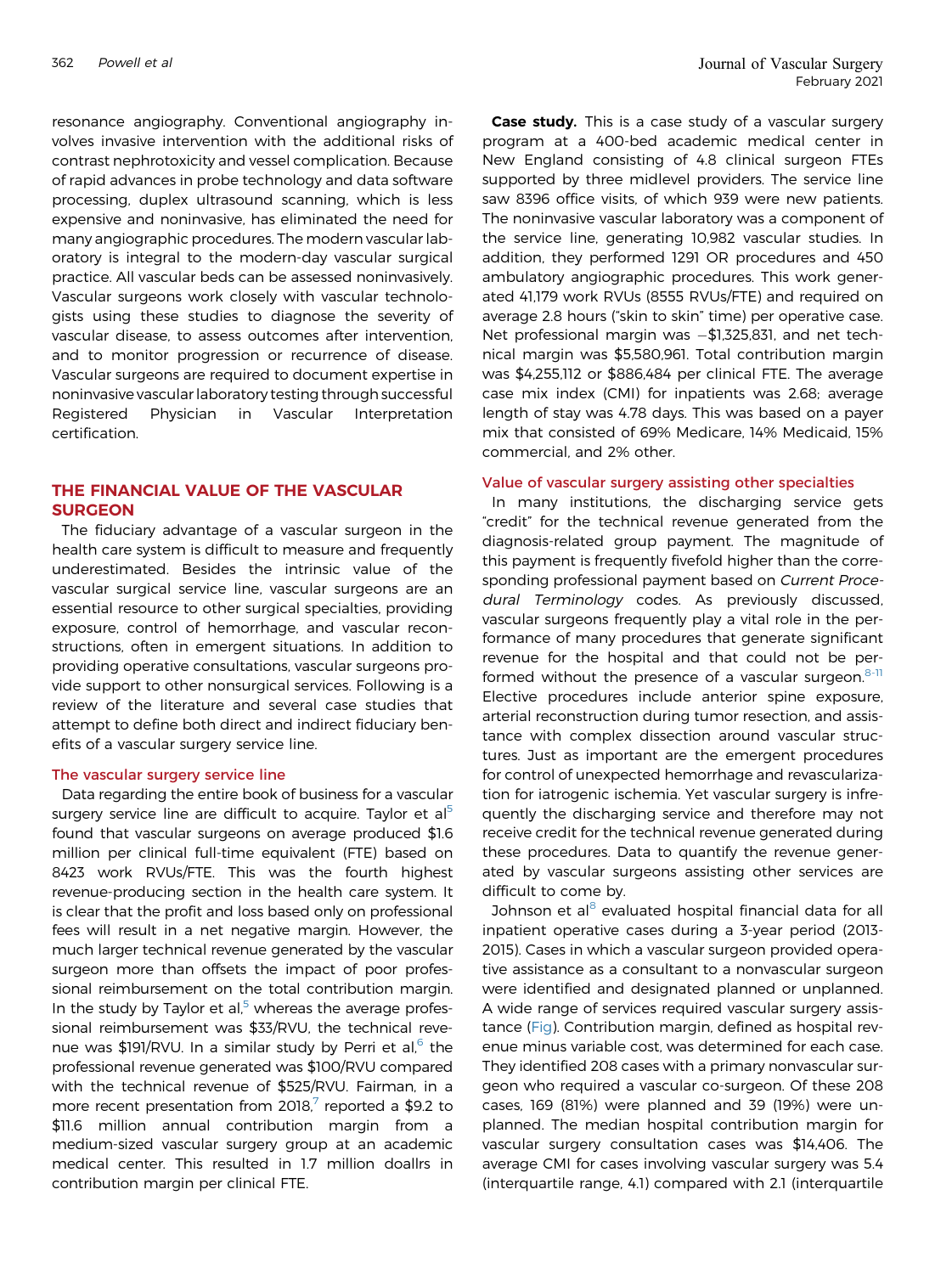<span id="page-4-0"></span>

range, 1.8) for cases not requiring vascular surgery  $(P < .001)$ . These findings in aggregate demonstrate that the need for vascular surgery operative assistance occurs frequently and is associated with significant financial value, reflected by a high contribution margin.

Whereas emergent consultations to control hemorrhage and to perform arterial reconstructions are common, this can frequently disrupt the surgeon's elective daytime operative or clinic schedule. This can in turn lead to decreased satisfaction of patients expecting to see the vascular surgeon in the clinic or OR. Frequently, the vascular surgeon is not called until evening or night. The urgent-emergent nature of a modern vascular practice can make maintaining a stable daily schedule difficult and can have a negative impact on the surgeon's quality of life. These challenges faced by the hospitalbased vascular surgeon are frequently not fully appreciated by hospital administration.

This is borne out by an analysis performed by Danczyk et al<sup>[12](#page-12-8)</sup> at a tertiary hospital between 2006 and 2014. This group showed that vascular surgeons performed 225 intraoperative consultations in support of procedures by nonvascular surgeons. These consultations were unexpected and emergent in 81% of cases, and in 26% of cases, the request for assistance occurred after 6 PM. Requesting services were surgical oncology (46%), orthopedics (17%), urology (11%), otolaryngology (7%), and others (19%). The reason for consultation often included more than one of the following categories: vascular reconstruction (53%), control of hemorrhage (39%), and assistance with difficult dissections (43%).

Manzur et al<sup>[10](#page-12-9)</sup> analyzed 76 vascular surgery intraoperative consultations performed at a single center (2013- 1016). They found that 56% of these consultations were unplanned and requested urgently. An unplanned operative consultation was most commonly requested for bleeding (33%), whereas a planned consultation was

most commonly requested for a vascular reconstruction (43%). The consulting services by specialty included cardiac surgery (24%), urology (18%), orthopedics (17%), hepatobiliary/transplantation (16%), and other (25%).

**Case study.** In a case study examining the impact of off-service vascular surgery revenue generation, hospital financial data were reviewed from fiscal year 2017 through December fiscal year 2018 (July 1, 2016- December 31, 2017) to identify all patients with an associated vascular surgery charge during admission or within 72 hours after discharge. Patients admitted to vascular surgery, established vascular surgery patients, and patients with vascular laboratory charges only were excluded. In this case study, 408 patient encounters were identified, of which 215 had an associated operative or procedural charge and 193 had a consultation charge only, representing a total contribution margin of \$3,065,914 (\$638,732/clinical FTE). Consultations originated from all inpatient medical and surgical specialties, with 58% of consultations from medical services and 42% from surgical services. Consultations from surgical services were more frequently associated with an operative or procedural intervention (70% vs 30% consultation only), whereas medical consultations were less frequently associated with an intervention (40% vs 60% consultation only). Mean technical revenue, professional revenue, net revenue, and contribution margin were greater among encounters including an operative or procedural intervention [\(Table](#page-5-0)). Government insurance programs represented the majority of payers (55% Medicare, 12% Medicaid, 24% private, 6% other, 2% selfpay). As can be seen from the [Table,](#page-5-0) the average contribution margin was more than \$7000 per case.

## Summary

In considering the value of both the direct revenue from the vascular surgery service line and the indirect revenue from off-service vascular consultations, the average contribution margin per clinical FTE derived from the case studies was \$1,525,216. An additional positive indirect impact of vascular surgery on hospital revenue relates to the high CMI of vascular surgery patients. Vascular patients are generally some of the most complex patients with the greatest degree of comorbidities of any patients within the hospital setting. The higher vascular patient CMI has a significant impact on increasing the hospital-wide CMI. The importance of the vascular service line in hospital-wide CMI should not be underestimated as this can result in significant increased revenue from the Centers for Medicare and Medicaid Services (CMS) for all hospitalized government-insured patients.

The financial data described here can be used as a starting point to develop a physician compensation plan that more thoroughly addresses the importance of the surgeon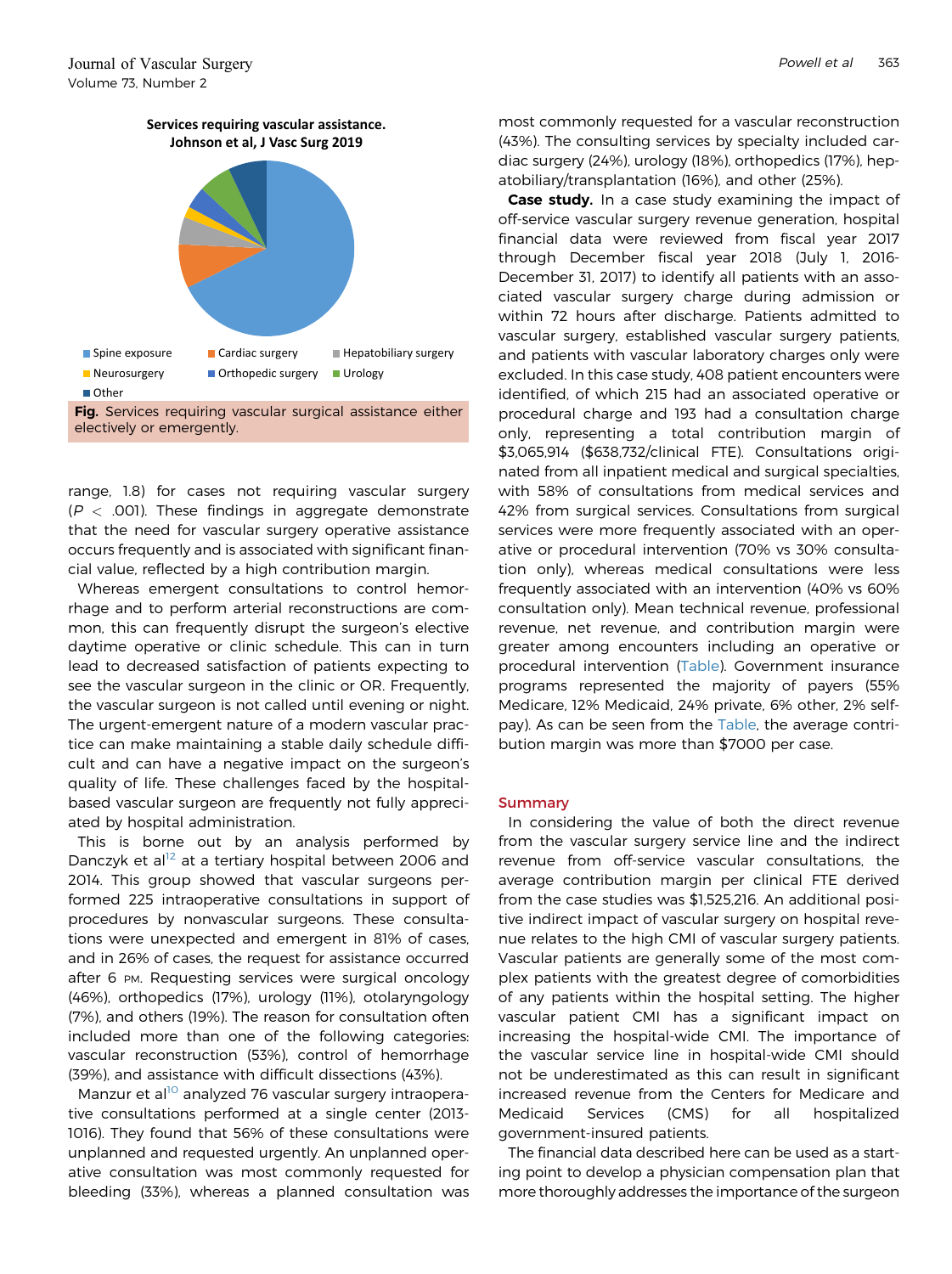<span id="page-5-0"></span>

|  |  | Table. Vascular surgery service revenue generation |
|--|--|----------------------------------------------------|
|  |  |                                                    |

|                                                                  | <b>Technical revenue</b> | <b>Professional revenue</b> | Net revenue          | <b>Contribution margin</b> |  |
|------------------------------------------------------------------|--------------------------|-----------------------------|----------------------|----------------------------|--|
| Consultation only                                                | $33.139 \pm 72.815$      | $4622 \pm 12.239$           | $37.760 \pm 82.570$  | $7252 \pm 42.127$          |  |
| Operative/procedure                                              | $68.092 \pm 114.061$     | $10.860 \pm 21.970$         | $78.952 \pm 132.053$ | $7750 \pm 74.697$          |  |
| Total                                                            | $51.558 \pm 98.220$      | $7909 \pm 18.281$           | $59.467 \pm 113.177$ | $7514 \pm 61.409$          |  |
| Values are reported in dollars as mean $\pm$ standard deviation. |                          |                             |                      |                            |  |

in adding not only to the overall financial health of the health care system but also to patient safety.

The presence of vascular surgery in the health care system is critical to the safe provision of a broad array of complex innovative surgical therapies. In addition, vascular surgery presence is paramount to maintaining a safe OR environment because of the vascular surgeon's role in dealing with unexpected intraoperative vascular emergencies, such as catastrophic bleeding or ischemia.

# VALUE OF VASCULAR SURGERY IN FUTURE ALTERNATIVE PAYMENT MODELS

Health care cost in the United States consumes a disproportionate share of the gross domestic product compared with other high-income countries. Although it is unclear what "appropriate" percentage of the gross domestic product health care should consume, with the passage of the Affordable Care Act, there has been a transformative push in health care to rein in rising health care cost and at the same time to improve quality. It has become incumbent on health care professionals to improve the value of the care they deliver to patients or populations. Vascular surgeons will have an important role in delivering high-value vascular care.

Fee for service. Currently, most vascular surgery practices exist in a fee-for-service environment. Quality metrics have focused on process measures and not patient outcomes. Vascular surgeons have taken a leadership role in promoting outcome measures through the Vascular Quality Initiative. The Vascular Quality Initiative is the largest registry in the United States focused on defining the outcomes for patients with vascular disease. Many factors have come together to threaten the sustainability of the fee-for-service payment model. These factors include the concerns about solvency of Medicare, the impact of the Affordable Care Act, and the push of private insurers for at-risk or gain-sharing payment models.

At-risk and gain-sharing models of care. These models of care focus on controlling cost per episode of care. The vascular surgeon's ability to contain cost per procedure while maintaining superior outcomes remains central to success. The surgeon's inherent flexibility in offering the full scope of vascular treatments from endovascular

to hybrid to open surgery and wound care allows efficient patient care without the pitfalls of requiring coordination of multiple different specialists needing to deliver a similar treatment plan. In addition, vascular surgeons have been shown to provide high-quality, low-cost care compared with many other specialists. An example of this is a study that showed vascular surgeons' per episode of care for carotid endarterectomy to be equal to or lower than that of other surgical specialists while providing outstanding outcomes.<sup>13</sup>

Bundled payment models. Bundled payment models in which the health care system receives a payment for a complete episode of care during a prespecified time require that the service provided is not only low cost with superior outcomes but also durable. In this care model, vascular surgeons are able to provide the full scope of vascular care and are in a unique position to choose the procedure that will have the lowest cost and best outcome in the long term. This may be very different from treatments that may be low cost and have good short-term results but require multiple reinterventions during the follow-up period.

Capitation. Full capitation is slowly increasing penetration into the health care market system. Health care systems such as Kaiser Permanente have successfully managed population health, but now states such as Maryland have worked with the CMS Innovation Center to provide full capitation of the state's Medicare popula-tion.<sup>[14](#page-12-11)</sup> In capitated payment models, there are many challenges around patient attribution and coordination of care; however, these alternative payment models have significant support from the CMS. In these models of care, specialists shift from revenue-generating centers to being viewed as cost centers. Defining features for cost containment focus to a lesser degree on cost per episode of care and more on utilization rates. Vascular surgeons will thrive in this environment. Vascular surgeons have a long track record of promoting conservative vascular care based on long-term outcomes. This has been to some degree detrimental in the fee-for-service world. Vascular surgeons have consistently maintained strong advocacy for appropriateness of interventions, and this will be an important contribution to controlling cost of vascular care in the capitated environment.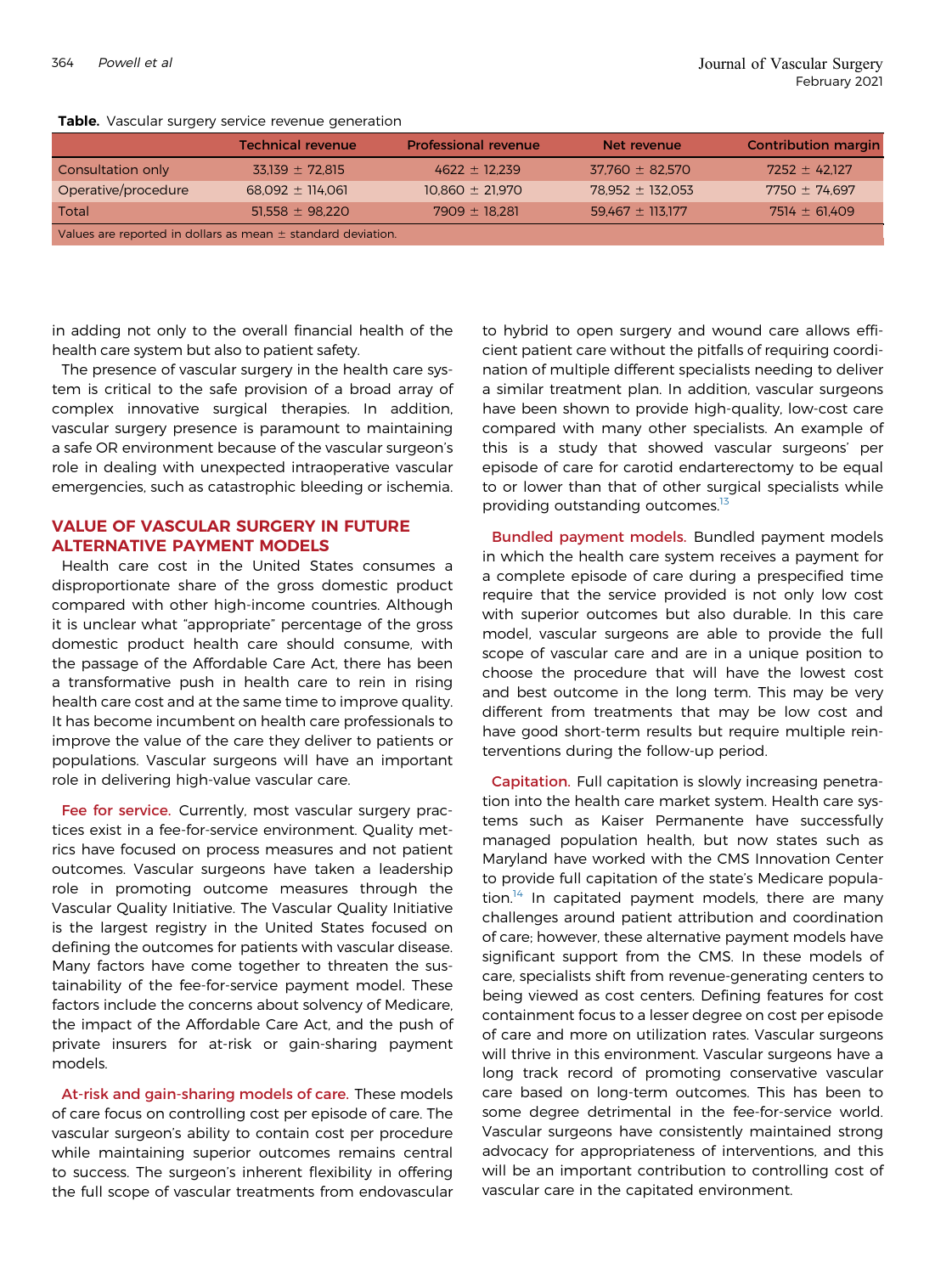# HOW TO HIRE AND RETAIN A VASCULAR **SURGEON**

## **Resources**

Promoting and posting the position are relatively simple, but offering an attractive opportunity with the right pieces and finding the right surgeon to fit that position are much more challenging. Numerous physician placement entities are available for a fee. However, the Society for Vascular Surgery has a section on its website where new positions can be listed without a fee. In the sections that follow, we outline the ingredients that make up a successful recipe for recruiting and retaining a vascular surgeon for all settings, including academic and private, hospital employed, and community practice. A checklist that details all of the points delineated and that may be used by administrators and vascular surgeons considering employment opportunities is provided ([Supplementary Table,](#page-13-0) online only).

# Expectations

At the beginning, the expectations for the new vascular surgeon should be delineated as clearly and specifically as possible. The focused areas that must be detailed include the surgeon's responsibilities, scope of practice, credentialing, salary (and benefits), incentives, time and contractual obligations, and educational/academic requirements. More global issues to be clarified are quality of life issues for the surgeon and family, group governance, program support and development, career enhancements, mentoring, and retention.

Vascular surgeons entering an academic or semiacademic practice will have roles in clinical production, in education, and in research. Additional administrative and community activities may be involved early. Educational and research time requires funding from sources other than the clinical account. The expectations for the new vascular surgeon should be delineated as clearly and specifically as possible. The focused areas within clinical education and research practice should be explicit. The recruitment proforma must be detailed and include the surgeon's responsibilities, scope of practice, credentialing, salary and benefits, incentives, time and contractual obligations, and educational/academic requirements. Funding sources should be clearly defined. Any faculty and program support should be delineated in terms of allocation, duration, and potential payback. Recruitment enhancements (startup funds) and limitations (time limit for transition to independence in research) should be clarified.

# **Responsibilities**

**Clinical.** The global and specific responsibilities of an appointment must be clear with regard to both primary and secondary sites of service. Important logistics include expectations to complete and to maintain licensing and credentialing, application for appropriate privileging with case logs, description of clinic staffing and schedule, and description of call schedule and any backup schedules. The surgeon's required availability for call has to be clearly stated. For faculty members, involvement with residents at all sites should be clearly understood. Additional requirements are the process of clinic schedule alterations, coding practice and audit, acceptable lag times for clinical documentation, leave requests, and administrative time.

Educational. In an academic setting, there will be medical students, residents, and fellows. The requirements for teaching, conference attendance, and graduate medical education duties should be clearly delineated. It should be clear whether performance against educational benchmarks is tracked and reimbursed directly or indirectly.

Research. If the faculty member has a research interest, the sources, type, nature, duration, and use of startup funds should be clearly stated, and explanations of ramp ups or ramp downs, depending on the candidate's success, should be stated. Integration into existing research structures and identification of mentors must be well described and plans developed. If it is offered, protected time should be defined and understood by both sides. A higher research component will affect salary and incentives compared with 100% clinical faculty.

# Scope of practice

The scope of practice varies by location and is determined by practice setting and the local medical environment. Access to new patients, methods to ramp up a practice, and case mix should be understood and clearly disclosed. Additional considerations are the vascular surgeon's role in a vein center, wound center, or office-based laboratory. Expectations to support spine exposures, trauma, and podiatric-type procedures (toe and foot amputations) must be disclosed. Any restrictions on practice with regard to stroke, carotids, or central venous interventions must be disclosed as well. In an academic practice, achieving a niche or a recognized area of expertise takes time and a strong track record. The applying vascular surgeon should be cautious as asking to be recognized as a specialist in a particular area can be counterproductive to negotiations.

# **Credentialing**

The credentialing process for the group, covered hospitals, and insurance companies should be reviewed. For instance, if case logs, additional training courses, or certification (such as Registered Vascular Technologist, Registered Physician in Vascular Interpretation, or Advanced Cardiac Life Support) is required for credentialing, this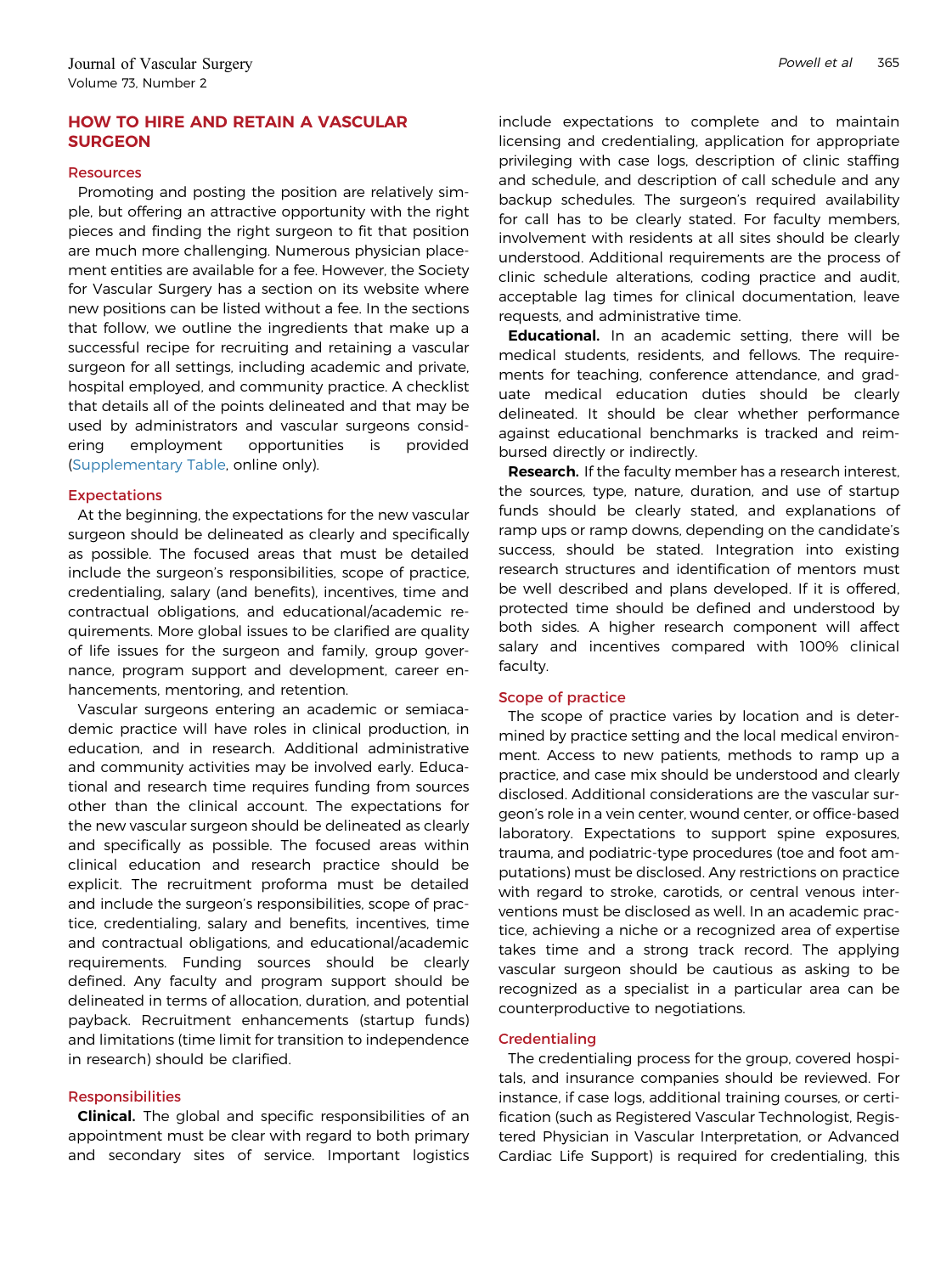should be disclosed. The presence of a full license may be required before a final employment offer may be made. Candidates should ensure that they have not been named unknowingly in a legal matter that may slow their credentialing or that they have appropriate contracts in place with the state board's wellness committees if necessary.

#### Governance structure

The governance of the employer varies by entity. Independent community practice groups should disclose the governance structure for the group, and certain details are important. Is the surgeon being offered a partner track or non-partner track? At what point is the new surgeon given authority and to what extent (eg, limited to scheduling and workflow vs larger group issues, such as adding associates or capital expenses)?

The governance structure of an academic practice is generally hierarchical and classical with sections, divisions, departments, and the deanery. Service lines and merged entities blur these distinctions and have significant consequences in terms of lines of direct and indirect reporting, access to patients, control of revenue, and dispersal of compensation and incentives. In general, the service line and school control hiring, firing, scheduling, and workflow issues. The faculty member is an employee and remains an employee of the academic entity and thus is governed by the employee policies and procedures of the entity. Access to the faculty handbook should be made available.

#### Salary

**Base.** The compensation model must be clearly stated. This includes the base salary plus any incentives or bonus. If there are incentives or bonuses, it has to be exactly explained as to how these are determined, and the details should not be vague in any way. In the independent community practice situation, the compensation possibilities include an RVU model, straight income model, straight billing model, and blended models.

At risk. The offer and contract should clearly state whether there are salary limits or reductions for working less than a full schedule for various reasons, such as illness, disability, and childbirth. If personal time off (PTO) benefits can be used to offset this, it should be noted.

**Backstop.** If the community practice has a buy-in for partnership, the methodology should be delineated, including whether an accelerated buy-in can occur through salary reduction. For an academic position, the compensation scheme in the contract should be clearly stated as an RVU model, straight income model, straight billing model, or blended model. In general, most academic groups draw guidance on their salary structures

from industry-provided tables, and the 50th percentile is the norm as an offer. Some of the commonly used compensation tables are available from the Medical Group Management Association, the American Medical Group Association, and the American Medical Association. The 50th percentile can vary by geographic location and whether the practice is in an urban or rural setting. These salary tables typically are based on RVUs. Therefore, procedures that have relatively low RVU totals, such as varicose vein surgery or TOS procedures, may generate substantial technical revenue for the health care system yet little professional revenue for the surgeon. This may be segmented into a guaranteed salary and an "at-risk" salary, which may range from 10% to 50% of the salary offer to allow financial protection to the employer. In return, the employer should be able to offer a productivity bonus above the base salary that is achievable and equitable. Calculation of at-risk salary should be clearly stated and the goals achievable. The timing of the payments of the at-risk component should be clear. Dispersal of incentives based on ad hoc personalized criteria or no criteria is to be avoided. There is an educational penalty working with residents that should be considered if the contract is completely based on productivity, and thus RVU or cash benchmarks should be mitigated by 5% to 10% from benchmarks used in independent practice. A research incentive should be present if research is a component of the vascular surgeon's overall responsibilities and expectations. The academic contract often will have language to limit payouts if the entire multispecialty group, department, or division is in deficit, and this should be discussed and understood as it has a material impact on salary. The offer and contract should clearly state whether there are salary limits or reductions for working less than a full schedule for various reasons, such as illness, disability, and childbirth. If PTO benefits can be used to offset this, it should be noted. Additional incomes from technical fees, call coverage, directorships, and hospital- or schoolrequired committee work should be defined and their dispersal understood. If the group has service locations that are significantly separated by either distance or travel time, it should be clear how the group minimizes the impact on the length and disruption of the workday.

## **Benefits**

Potential benefits that may be offered as part of the compensation to enhance the appeal of a position are pension, disability, continuing medical education, loan repayment, sign-on bonus, mileage reimbursement between sites, malpractice tail coverage, and relocation allowance. If the surgeon later vacates the position, it should be understood up front who is responsible for any tail coverage.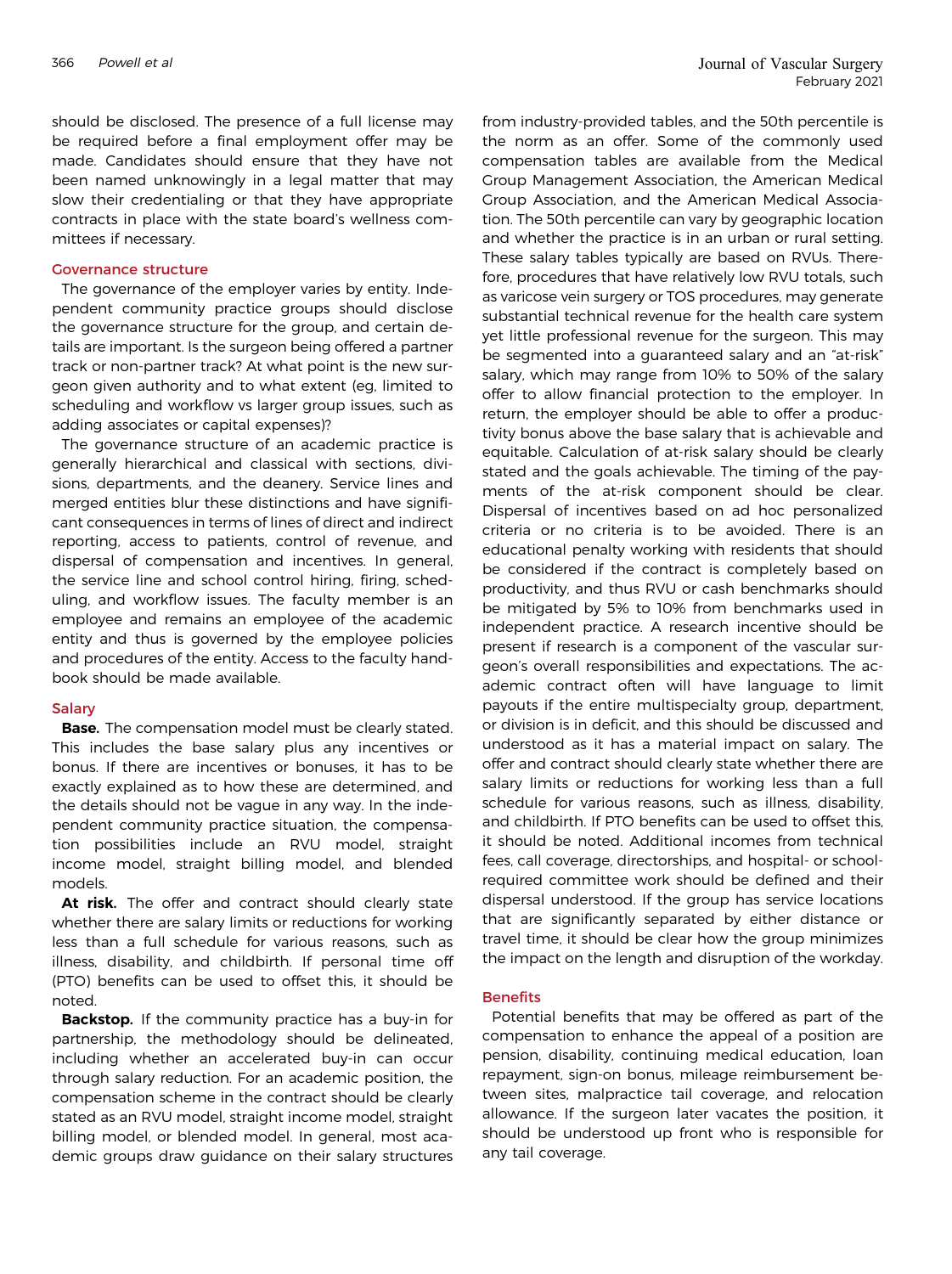Benefits in an academic practice are generally drawn from the parent institution. The nature of the home institution as a private, mixed, or state-owned institution will influence the guidance on pension and disability; continuing medical education allowances are generally allocated at the departmental or divisional levels and must be stated in the contract. There should be a description of potential insurance coverage and its tail coverage.

# Incentives

If the group is receiving payments from facilities for call coverage, it should be clear how those are shared with the members. If the group is receiving payments from facilities for call coverage, directorships, or committee work, how those are shared with the members should be clarified.

# Clinical, educational, and academic obligations

There should be a clear delineation of the clinical track to which the faculty member is being hired and an understanding of the benefits and risks of tenure. Promotion is an important process in academic medicine, and the criteria, timelines, and support to achieve this should be defined. In addition to faculty affairs, faculty development should be discussed so common expectations are established as to the timing of incremental education or coursework, development of administrative and leadership skills, and growth of local or regional and national reputations. These desires and requests must be aligned with the institution and the division.

In the independent community vascular practice, there is tension between these competing necessities (clinical, educational, and academic). A frank discussion should be held before employment as to how these are and will be managed.

In the next section, we discuss the basic support and logistics that a vascular surgeon will be using to evaluate the nonfinancial aspects of the position that are in many ways just as important as the components discussed in the preceding sections, if not more so. These directly relate to the vascular surgeon's quality of work life. The institution's investment and commitment to these areas demonstrate its commitment to the surgeon and the vascular service line and in the end determine whether the surgeon evaluates the opportunity as one that puts her or him in a position to succeed or to fail.

# Office and clinic

Space is essential and will be the patient's first impression of the surgeon and practice and perhaps the only impression if surgery or intervention is not necessary or offered. Is the office at the hospital, on campus, or remotely located? Is the vascular surgeon expected to attend office in multiple locations or outreach locations? What is the expectation for office appointments when an emergent case conflicts with office commitments unexpectedly? Can procedures be performed in the office and is the office amenable to outpatient vein center activity?

# Open surgery OR

Block time availability is often regarded as the single largest determinant of productivity. The OR is among the scarcest of resources at many busy hospitals and is incredibly expensive for even a few minutes of time. Adequate access to appropriate OR time is vital. Confirm that the proposed times are in line with the surgeon's expectations for amount and parts of the week. Not infrequently, new surgeons are offered Friday afternoons only. This may not be when new surgeons wish to do their most tedious or complex cases. Transparency as to the OR time allotment is paramount. This may be a frequent source of contention within some practices. Ideally, OR schedule availability will adapt as the new surgeon's practice grows, although this is not always automatic and may need to be negotiated over time. It should be clear which cases can be booked through the office and which must be booked by the surgeons themselves after hours or on the weekends.

# Interventional suite and cardiac catheterization laboratory

Access to outpatient catheter-based procedure time with appropriate assistance and supply availability is critically important for the modern vascular surgical practice. Also, sedation privileges, availability of anesthesia backup, sheath pull services, and postprocedure monitoring practices will be important to new vascular surgeons entering practice.

# Hybrid OR

Many vascular surgery procedures today occur (or should occur) in the hybrid OR (endovascular aneurysm repair, thoracic endovascular aortic repair, TCAR, fenestrated grafting, hybrid lower extremity or inflow revascularization, others). Yet, hybrid OR access may be limited or already oversubscribed at any given center. On-call access with appropriate staffing can be particularly contentious at some centers. Conversely, being forced to use a hybrid OR without the option to have a traditional OR bed or without a specialized fluoroscopy table that is also a good OR bed (uncommon that hybrid ORs have a good true open operating table) may also be a challenge.

# C-arm access

Availability is critical, and access to on-call technologists may not always be unlimited. Some hospitals have limited the number of available technologists even during prime times but certainly at night on the weekends. Thus, even if anesthesia, nursing, and scrub tech are available, a room may be held for lack of C-arm access. Availability of C-arm is essential to fluoroscopically guided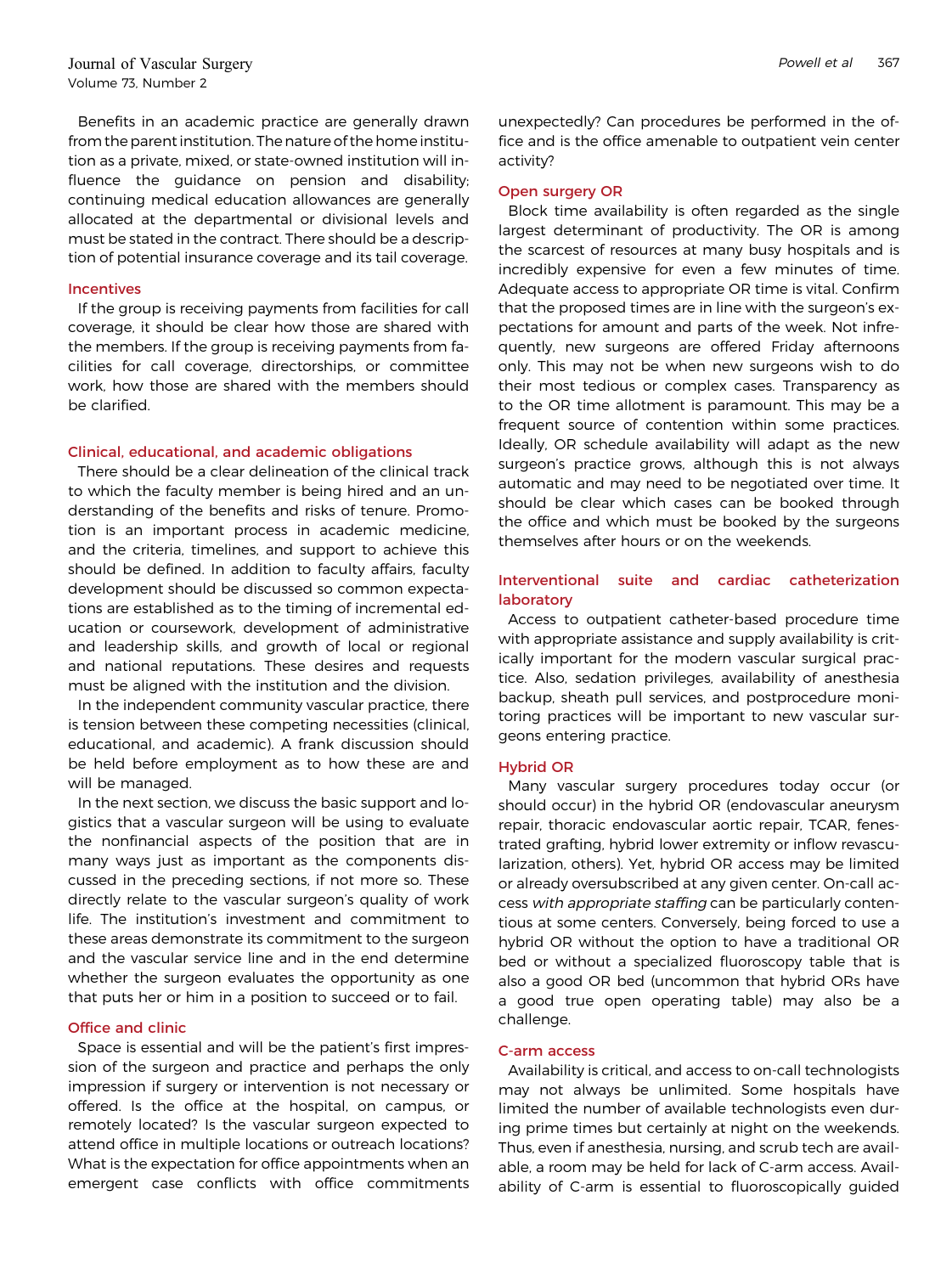procedures and may also suffice for some procedures when access to a hybrid OR is not available as well.

#### Vascular laboratory

Again, multiple important questions need to be answered in regard to the vascular laboratory as these laboratories function differently in different locations. Who interprets the studies, and how does a new vascular surgeon get on the reading schedule? Is there access to existing modern laboratory interpretation software? What are turnaround, reporting expectations? Is the laboratory managed by vascular surgery, radiology, or other entities or jointly managed? Is the laboratory Intersocietal Accreditation Commission certified? Do readers collaborate in some standard fashion if a high volume of laboratory studies is pending to be read? Nonparticipation in the vascular interpretation schedule (with attendant loss of revenue/productivity) is rarely financially viable in vascular surgery practice and can lead to loss of certification.

#### In-office procedure room

Central access device removal, small local wound procedures, skin biopsy, outpatient vein procedures, and others may be best accomplished in a procedure room within an office. Is such a room available? Is it adequate for performance of such procedures (lighting, space for devices/assistants, suction, electrocautery)?

#### Wound care center

What commitments to the wound center will accrue to the new vascular surgeon? Can the vascular surgeons send chronic wounds that will need long-term maintenance to the wound center? Do they keep control/responsibility of subsequent procedures in that patient or are they delegated to a wound care surgeon? Is there good collaboration between the wound care center and vascular surgery practice? How are costs from the wound center accounted for from a budgetary standpoint? Who covers nighttime wound patient calls regarding late nurse calls, antibiotic problems, dressing questions, and intravenous access issues?

## **Telemedicine**

Telemedicine will be an increasingly viable alternative to long-distance outreach visits in person. This may be a much more efficient use of a vascular surgeon's time to evaluate consultations that involve an opinion only or advice about medical management. Many cases from outreach facilities are brought to the larger center for treatment eventually as well, so telemedicine could represent significant potential practice efficiency as well as an asset to overall lifestyle by eliminating additional commuting. Also, telemedicine is increasingly a billable service in many states. The technology to offer this must exist or be obtained, however, and it must be considered acceptable within the practice, system, and region.

## Seven-day/week coverage

It is generally considered unhealthy to be on call at all times, even if it is in a low-volume call scenario, from a physician's wellness standpoint. Shared coverage arrangements should be clearly delineated and well understood. How patients are shared within such arrangements is often complex, potentially hierarchical, and often critical to both a new surgeon's success and work-life balance.

#### Equipment and infrastructure needs

Fluoroscopy-capable tables. Appropriate vascular operating tables are essential and may not be unlimited in a given OR. Consideration of access to a proper vascular operating table should be considered in evaluating a given OR.

**Surgical instruments and trays.** Various types of trays, their availability, turnaround, and other factors may limit OR booking or numbers of cases per day.

Basic endovascular inventory. Basic endovascular tools should be available and located in the room where they are used or be immediately available nearby or on movable carts. This will reduce procedure time and limit costs and opportunity cost losses.

Advanced endovascular inventory. Advanced endovascular inventory represents an important expense to the hospital. This may include stent graft components, rarely used devices, and thrombectomy devices in some cases. The hospital may purchase some or keep some on consignment, or the surgeon may need to attempt to secure or to arrange their provision on an ad hoc basis for each case. In some cases, certain devices may or may not be available for consignment, but this is usually negotiated by the hospital.

Ancillary endovascular equipment. If the vascular service line provides or wishes to provide advanced endovascular treatments, investment in additional equipment or devices is warranted. These include advanced fluoroscopy imaging with three-dimensional fusion, high-quality computed tomography (256-slice and gated), advanced computed tomography processing software (TeraRecon [Foster City, Calif], 3mensio Vascular [Pie Medical, Bilthoven, The Netherlands]), percutaneous thrombectomy devices, and percutaneous pulmonary embolectomy devices.

**Cell Saver.** Availability of the Cell Saver (Haemonetics, Braintree, Mass) is essential to reducing perioperative transfusion in some cases and may not be able to be planned for. Circulating nurses, dedicated trained nurses, perfusionists, or others may be required to run it.

Administrative support. This position is essential for smooth and efficient service line functioning. The role should handle OR, clinic, catheterization laboratory, and other scheduling commitments and manage referrals, meetings, and time commitments. This is the often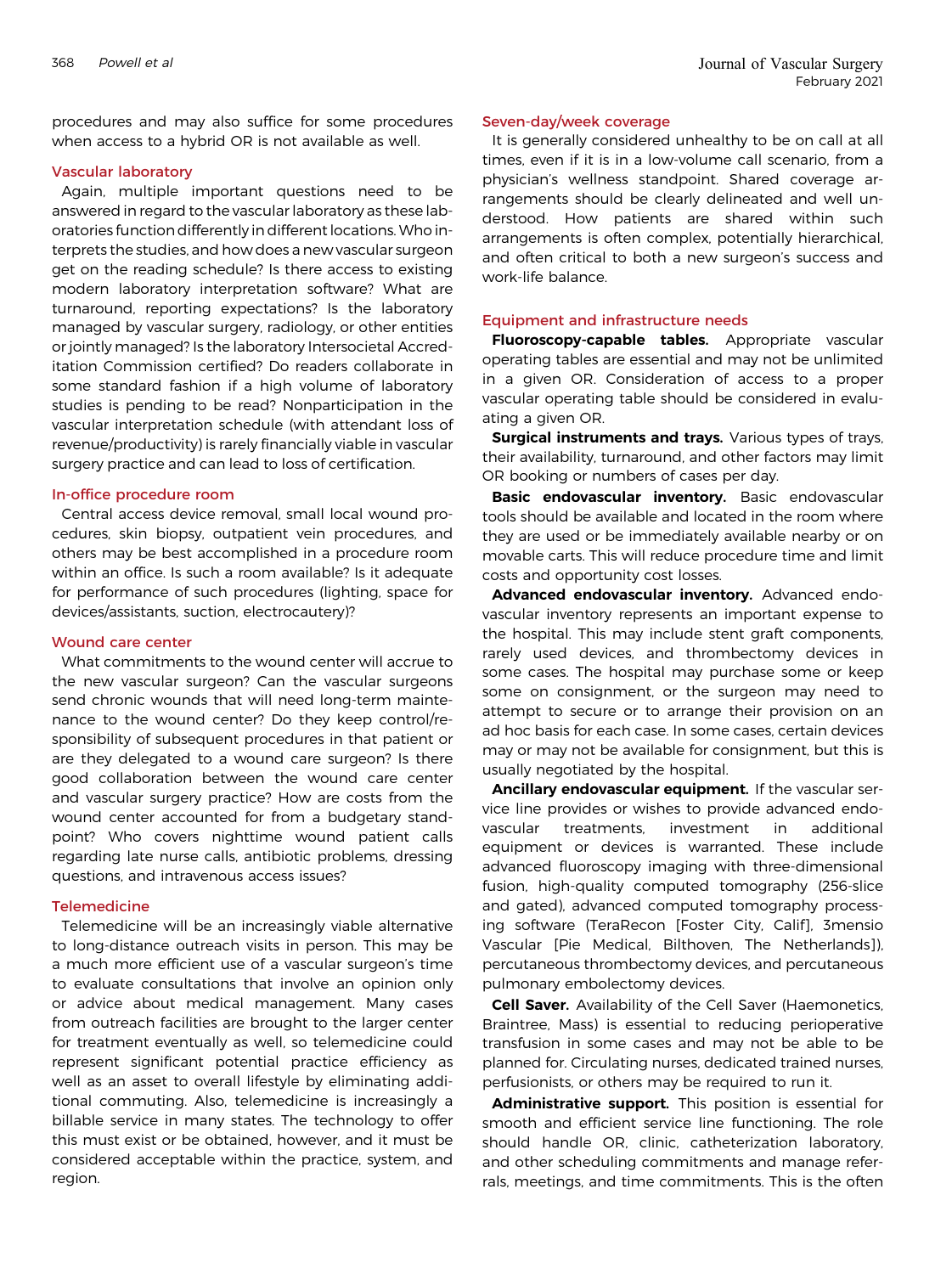overlooked "secret weapon" in a successful surgical practice.

Advanced practice provider. Nurse practitioner or physician assistant support is vital in the modern era. With or without residents in the mix, these professionals are vital to success. They take care of the redundant and repetitive aspects of preoperative and postoperative orders, clinic, outpatient phone calls, and other recurring activities with greater efficiency than many surgeons themselves.

Nursing support. Dedicated nursing support in and out of the OR with professional registered nurses (RNs) who are focused on vascular surgery is a definite asset.

Medical assistant support. Most clinics are staffed by medical assistants. Whereas the medical assistants may be from a rotating pool, it is preferable that they see primarily vascular or even primarily surgical patients in their typical clinic setting.

Vascular surgery-competent open team. As open procedures become less common, especially open abdominal and to some extent lower extremity cases, scrub tech and OR circulating RN teams who can optimally facilitate these cases often must be hand selected. The system should consider having an existing open vascular OR team with access and availability defined.

Endovascular-competent open team. Likewise, as endovascular procedures become more complex, scrub tech and OR circulating RN teams who can optimally facilitate these cases often must be hand selected. The system should consider having an endovascular/hybrid vascular OR team with access and availability defined.

#### Personnel support

Program coordinator. Overall coordination of the vascular program, whether community or academic, is essential to correct program navigation, growth, and long-term stability. This may be in the form of a dyad between the chief or medical director and an administrative person or be purely performed by the administrator. Good program coordination and administration are also absolutely vital to professional success as well as to quality of life.

#### Ancillary support

Having the appropriate medical support in place for the vascular service line is essential. Vascular surgery patients are typically complex patients with multiple lifethreatening chronic comorbid illnesses. It has been shown that the involvement of a skilled hospitalist improves the outcomes and shortens the length of stay of vascular patients. Seriously ill vascular patients or those in the early phases of recovery after a high-risk procedure are best managed in conjunction with an intensivist who is available to respond rapidly to acute changes in the vascular patient's condition more than the vascular surgeon who may be involved in procedures, thereby

delaying care and rescue from complications. Allied health personnel (such as nurse practitioners and physician assistants) are instrumental in extending the capabilities and reach of the vascular surgeons and therefore are considered a key component of the vascular team.

The vascular service line patients have a high incidence of cardiac and renal disease necessitating the presence of vigorous cardiology and nephrology service lines to provide essential care to these patients. The increasing incidence of peripheral arterial occlusive disease has led to an increase in diabetic foot wounds as well as the number of amputations being performed annually. To fully support this part of the service line, podiatry support and some form of orthotics support (either in house or through external arrangements) should be in place for the best care of these patients and to support the vascular surgery team.

IT support. The time demands on providers to perform increasing amounts of clinical documentation for an increasing number of encounters per day is exceedingly stressful, a significant contributor to medical errors, and the leading cause of physician burnout. To minimize this, it is essential to have a friendly and efficient electronic environment for the vascular surgeon. The facility should have in place one of the more efficient and robust electronic health record systems that is also reliable and interfaces the hospital and clinic as well as imaging and satellite facilities within the hospital system. Invaluable components of this type of electronic health record are vascular service line order sets and documentation templates. The IT support for the vascular service line should be identified, visible, and capable of assisting with maintaining and troubleshooting the unique needs of the vascular service line. Providing additional equipment as needed, such as pagers, cellphone, laptops and computers with high resolution, fast processors, and large RAM cache, is important to ensure that the vascular service line runs smoothly and efficiently while it manages large volumes of clinical and imaging data.

Quality support. In the new era of "pay for performance," participation in a recognized quality registry is a must. Several, such as the Vascular Quality Initiative, National Surgical Quality Improvement Program, and National Cardiovascular Data Registry, are available. At least one FTE will be necessary to upload the quality data, and depending on the volume of the service line, more may be necessary. This not only demonstrates the commitment to quality but provides real-time feedback to promote improvements in the vascular service line's care. In addition, there should be appropriate support to carry out process improvement projects on outcomes reported in the registry.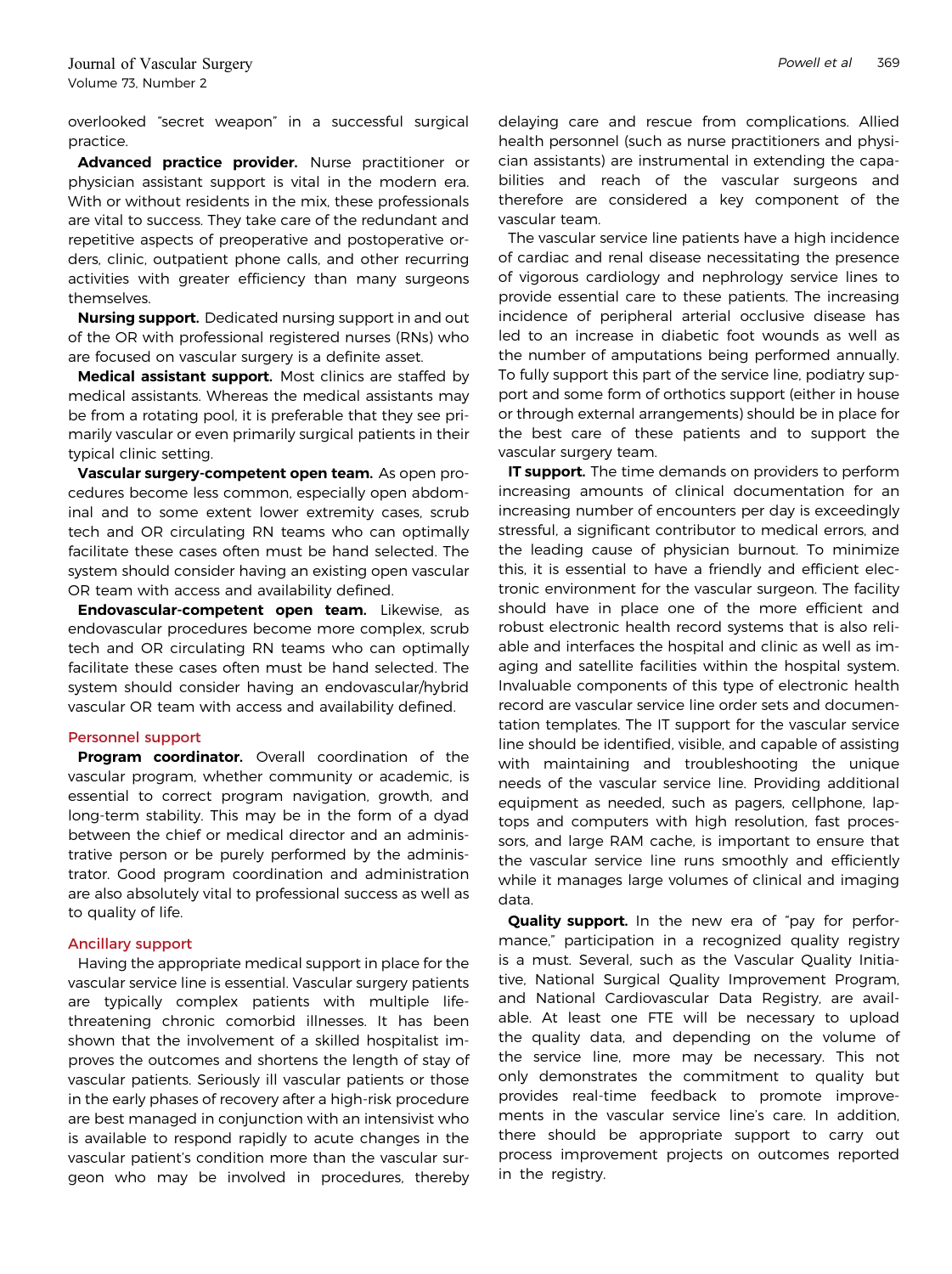Peer review. In larger institutions, peer review of cases is done by another vascular surgeon. However, if the peer review is being done by a competitor, that should be disclosed, and assurances should be made to prospective vascular surgeons that the peer review process will be fair and focused on patient care quality without bias. In smaller facilities, there may not be another vascular surgeon to perform peer review. In that case, it should be disclosed whether the peer review is being done by another vascular proceduralist or even a nonvascular specialist. In any of these situations, if a potential conflict exists, outside peer review should be available.

# Program support

Administrative support. How much of the nonclinical duties, such as credentialing, licensing and malpractice forms, insurance forms, and practice-related travel arrangements, is the physician responsible for doing personally? What ancillary support is available?

**Coding support.** How is the billing done? Is this done completely by billing people (whether in house or third party), or is the surgeon responsible for coding all of the charges? If so, what support is provided (current International Classification of Diseases, Tenth Revision and Current Procedural Terminology manuals, attendance at the Society for Vascular Surgery coding course)?

**Scribes.** Are these provided? Does the group or individual pay their salary and benefits?

#### Electronic medical record (EMR)

A preview of the EMR is essential. The hiring entity must have an acceptable EMR that is facile to use, completely integrated into the clinic and hospital, and accessible from outside the hospital and clinics.

#### Program development

**Physician liaison.** Does the group or hospital promote the arrival and skills of the new vascular surgeon? How? Advertising. Is there a budget for this? Who pays?

Career enhancements. As new technologies and treatments come on line, how does the group develop this? If the surgeon wishes to obtain additional training (TCAR, as an example), is time off given for this? Who pays?

## Mentoring

Increasingly, surgeons fresh out of training are seeking employment where mentoring for the first few years is provided. The group should have a well-established and specified mentoring plan in place to support the new surgeon as the transition is made to the role of attending surgeon.

## Retention

Perhaps one of the most overlooked but important areas of physician hiring is the retention strategy. Up to 50% of physicians may relocate after their first job. There should be a retention strategy in place that provides a timeline for salary and autonomy augmentations as

well as scheduled reviews for the surgeon to discuss the important negatives that need to be addressed.

#### Quality of life

Many times, these are the forgotten but essential details of hiring a new vascular surgeon. What value does the community hold for the surgeon and the surgeon's spouse and family in regard to an enjoyable place to live? Are there adequate employment opportunities for the spouse? Are the educational and recreational opportunities desirable as well? Is the housing reasonable in regard to quality and location and commuting?

#### Vacation

How much? Is it paid? Is PTO used for vacation or can it be used for extra time off? What is the hierarchy for requesting and granting time off, especially for important holidays?

# **Governance**

In a multiperson community group, there will be an inherent hierarchy (either stated or unstated). This should be clarified at the outset, and if there is a specific reporting structure, the new hire should be told. New surgeons need to be informed as to the leadership structure of the service line at the hospitals and clinics and to what extent they will have input. Control of case mix needs to be clarified if this is random (based on clinic referrals, emergency department coverage, or hospital consultations) or if this is in some way controlled by the group's structure or scheduling intricacies. The prospective surgeon should be informed as to the group's philosophy regarding transfers and if specific arrangements are in place with referring physicians or hospitals. For incoming transfers, is the expectation to "accept everything," "selectively accept," or "never accept"? In regard to outgoing transfers, is that the expectation for certain cases because of complexity or diagnosis, or is it to never transfer?

## **CONCLUSIONS**

Vascular surgeons provide an important service in a complete health care system. They are capable of treating a wide range of disease processes that affect both the venous and arterial systems. Their presence broadens the complexity and diversity of services that a health care system can offer, both in the outpatient setting and in the inpatient setting. They are critical to a safe OR environment. The vascular surgery service line has a positive impact on hospital margin through both the direct vascular profit and loss and the indirect result of assisting other surgical and medical services in providing care. The financial benefits of a vascular service line will hold true for a wide range of alternative payment models, such as bundled payments or capitation. The needs of modern vascular surgeons, to fully use their skill set, require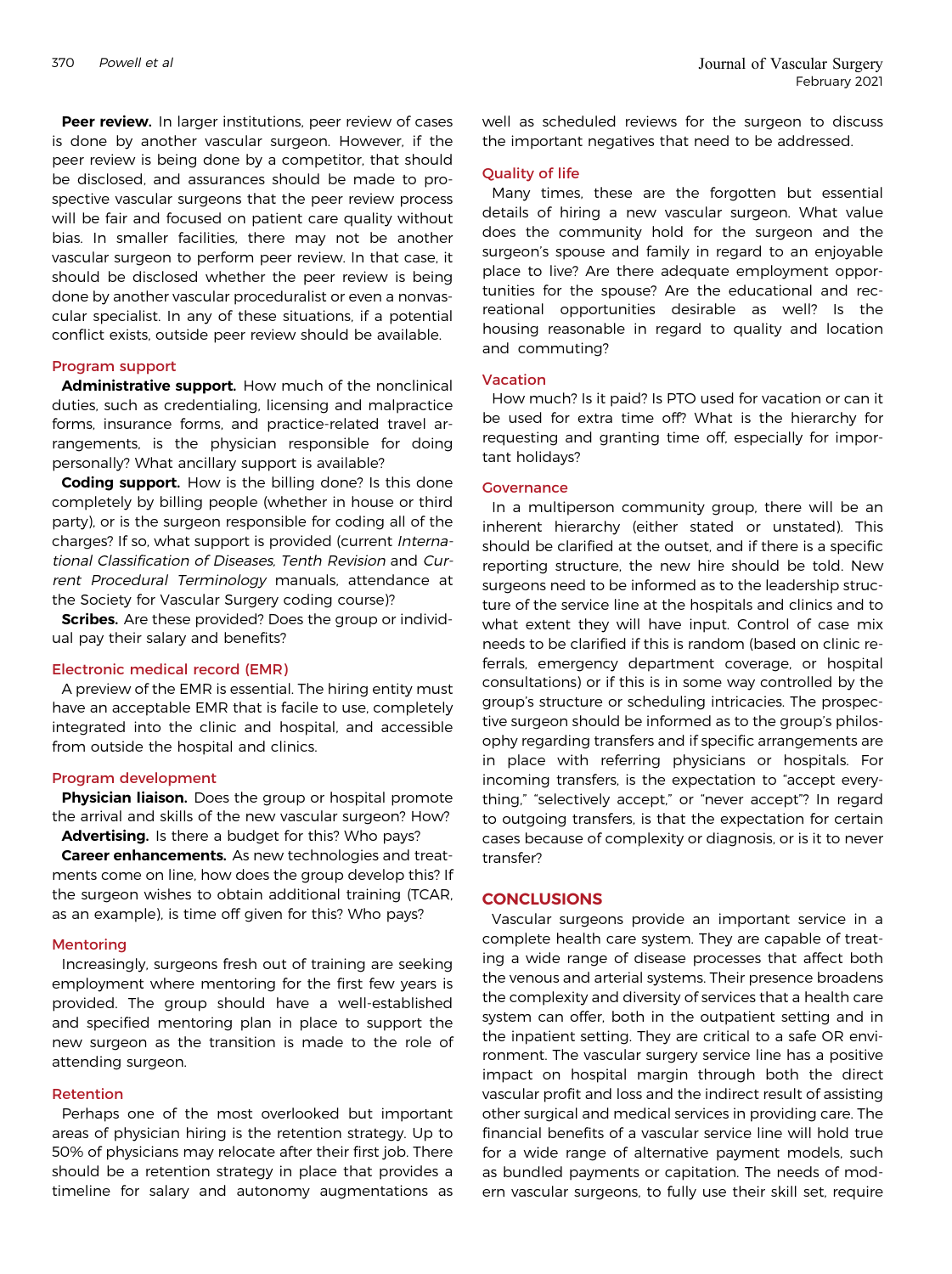significant investment from the health care system, but it is appropriate, considering the substantial return on the investment.

# AUTHOR CONTRIBUTIONS

- Conception and design: RP, KB, MD, JoH, JeH, BJ, MM, AS, WS, FW, JW
- Analysis and interpretation: RP, KB, MD, JoH, JeH, BJ, MM, AS, WS, FW, JW
- Data collection: RP, KB, MD, JoH, JeH, BJ, MM, AS, WS, FW, JW
- Writing the article: RP, KB, MD, JoH, JeH, BJ, MM, AS, WS, FW, JW
- Critical revision of the article: RP, KB, MD, JoH, JeH, BJ, MM, AS, WS, FW, JW
- Final approval of the article: RP, KB, MD, JoH, JeH, BJ, MM, AS, WS, FW, JW
- Statistical analysis: Not applicable
- Obtained funding: Not applicable
- Overall responsibility: RP

# **REFERENCES**

- <span id="page-12-0"></span>1. [Fowkes FG, Rudan D, Rudan I, Aboyans V, Denenberg JO,](http://refhub.elsevier.com/S0741-5214(20)31315-X/sref1) [McDermott MM, et al. Comparison of global estimates of](http://refhub.elsevier.com/S0741-5214(20)31315-X/sref1) [prevalence and risk factors for peripheral artery disease in](http://refhub.elsevier.com/S0741-5214(20)31315-X/sref1) [2000 and 2010: a systematic review and analysis. Lancet](http://refhub.elsevier.com/S0741-5214(20)31315-X/sref1) [2013;382:1329-40](http://refhub.elsevier.com/S0741-5214(20)31315-X/sref1).
- <span id="page-12-1"></span>2. [Eberhardt RT, Raffetto JD. Chronic venous insuf](http://refhub.elsevier.com/S0741-5214(20)31315-X/sref2)ficiency. [Circulation 2014;130:333-46](http://refhub.elsevier.com/S0741-5214(20)31315-X/sref2).
- <span id="page-12-2"></span>3. [Flaherty ML, Kissela B, Khoury JC, Alwell K, Moomaw CJ,](http://refhub.elsevier.com/S0741-5214(20)31315-X/sref3) [Woo D, et al. Carotid artery disease as a cause of stroke.](http://refhub.elsevier.com/S0741-5214(20)31315-X/sref3) [Neuroepidemiology 2013;40:36-41](http://refhub.elsevier.com/S0741-5214(20)31315-X/sref3).
- <span id="page-12-3"></span>4. [Wolff T, Guirguis-Blake J, Miller T, Gillespie M, Harris R.](http://refhub.elsevier.com/S0741-5214(20)31315-X/sref4) [Screening for carotid artery stenosis: an update of the evi](http://refhub.elsevier.com/S0741-5214(20)31315-X/sref4)[dence for the US Preventive Services Task Force. Ann Intern](http://refhub.elsevier.com/S0741-5214(20)31315-X/sref4) [Med 2007;147:860-70.](http://refhub.elsevier.com/S0741-5214(20)31315-X/sref4)
- <span id="page-12-4"></span>5. [Taylor N, Lombardi JV, Toddes S, Alexander J, Trani J,](http://refhub.elsevier.com/S0741-5214(20)31315-X/sref5) [Carpenter J. An all inclusive and transparent view of a](http://refhub.elsevier.com/S0741-5214(20)31315-X/sref5)

vascular program'[s direct impact on its health system. J Vasc](http://refhub.elsevier.com/S0741-5214(20)31315-X/sref5) [Surg 2012;55:281-5.](http://refhub.elsevier.com/S0741-5214(20)31315-X/sref5)

- <span id="page-12-5"></span>6. [Perri JL, Zwolak RM, Goodney PP, Rutherford GA, Powell RJ.](http://refhub.elsevier.com/S0741-5214(20)31315-X/sref6) [Reimbursement in hospital-based vascular surgery: physi](http://refhub.elsevier.com/S0741-5214(20)31315-X/sref6)[cian and practice perspective. J Vasc Surg 2017;66:317-22](http://refhub.elsevier.com/S0741-5214(20)31315-X/sref6).
- <span id="page-12-6"></span>7. [Fairman RM. Measuring the worth of a vascular surgeon:](http://refhub.elsevier.com/S0741-5214(20)31315-X/sref14) [making it personal through a career of service. J Vasc Surg](http://refhub.elsevier.com/S0741-5214(20)31315-X/sref14) [2018;67:1321-7.](http://refhub.elsevier.com/S0741-5214(20)31315-X/sref14)
- <span id="page-12-7"></span>8. [Johnson CE, Manzur MF, Wilson TA, Wade NB, Weaver FA.](http://refhub.elsevier.com/S0741-5214(20)31315-X/sref7) The fi[nancial value of vascular surgeons as operative con](http://refhub.elsevier.com/S0741-5214(20)31315-X/sref7)[sultants to other surgical specialties. J Vasc Surg 2019;69:](http://refhub.elsevier.com/S0741-5214(20)31315-X/sref7) [1314-21.](http://refhub.elsevier.com/S0741-5214(20)31315-X/sref7)
- 9. [Leithead CC, Mathews TC, Pearce BJ, Novak Z, Patterson M,](http://refhub.elsevier.com/S0741-5214(20)31315-X/sref8) [Passman MA, et al. Analysis of emergency vascular surgery](http://refhub.elsevier.com/S0741-5214(20)31315-X/sref8) [consults within a tertiary health care system. J Vasc Surg](http://refhub.elsevier.com/S0741-5214(20)31315-X/sref8) [2016;63:177-81.](http://refhub.elsevier.com/S0741-5214(20)31315-X/sref8)
- <span id="page-12-9"></span>10. [Manzur MF, Ham SW, Elsayed R, Abdoli S, Simcox T, Han S,](http://refhub.elsevier.com/S0741-5214(20)31315-X/sref9) [et al. Vascular surgery: an essential hospital resource in](http://refhub.elsevier.com/S0741-5214(20)31315-X/sref9) [modern health care. J Vasc Surg 2017;65:1786-92.](http://refhub.elsevier.com/S0741-5214(20)31315-X/sref9)
- 11. [Tomita TM, Rodriguez HE, Hoel AW, Ho KJ, Pearce WH,](http://refhub.elsevier.com/S0741-5214(20)31315-X/sref10) [Eskandari MK. Implications of intraoperative vascular sur](http://refhub.elsevier.com/S0741-5214(20)31315-X/sref10)[gery assistance for hospitals and vascular surgery trainees.](http://refhub.elsevier.com/S0741-5214(20)31315-X/sref10) [JAMA Surg 2016;15:1032-8](http://refhub.elsevier.com/S0741-5214(20)31315-X/sref10).
- <span id="page-12-8"></span>12. [Danczyk RC, Coleman J, Allensworth J, Azarbal AF,](http://refhub.elsevier.com/S0741-5214(20)31315-X/sref11) [Mitchell EL, Liem TK, et al. Incidence and outcomes of](http://refhub.elsevier.com/S0741-5214(20)31315-X/sref11) [intraoperative vascular surgery consultations. J Vasc Surg](http://refhub.elsevier.com/S0741-5214(20)31315-X/sref11) [2015;62:177-82.](http://refhub.elsevier.com/S0741-5214(20)31315-X/sref11)
- <span id="page-12-10"></span>13. [Lieber BA, Henry JK, Agarwal N, Day JD, Morris TW III,](http://refhub.elsevier.com/S0741-5214(20)31315-X/sref12) [Stephens ML, et al. Impact of surgical specialty on outcomes](http://refhub.elsevier.com/S0741-5214(20)31315-X/sref12) [following carotid endarterectomy. Neurosurgery 2016;80:](http://refhub.elsevier.com/S0741-5214(20)31315-X/sref12) [217-25.](http://refhub.elsevier.com/S0741-5214(20)31315-X/sref12)
- <span id="page-12-11"></span>14. Centers for Medicare and Medicaid Services. Maryland allpayer model. Available at: [https://innovation.cms.gov/](https://innovation.cms.gov/innovation-models/maryland-all-payer-model) [innovation-models/maryland-all-payer-model.](https://innovation.cms.gov/innovation-models/maryland-all-payer-model) Accessed April 2020.

Submitted May 18, 2020; accepted May 20, 2020.

Additional material for this article may be found online at [www.jvascsurg.org](http://www.jvascsurg.org).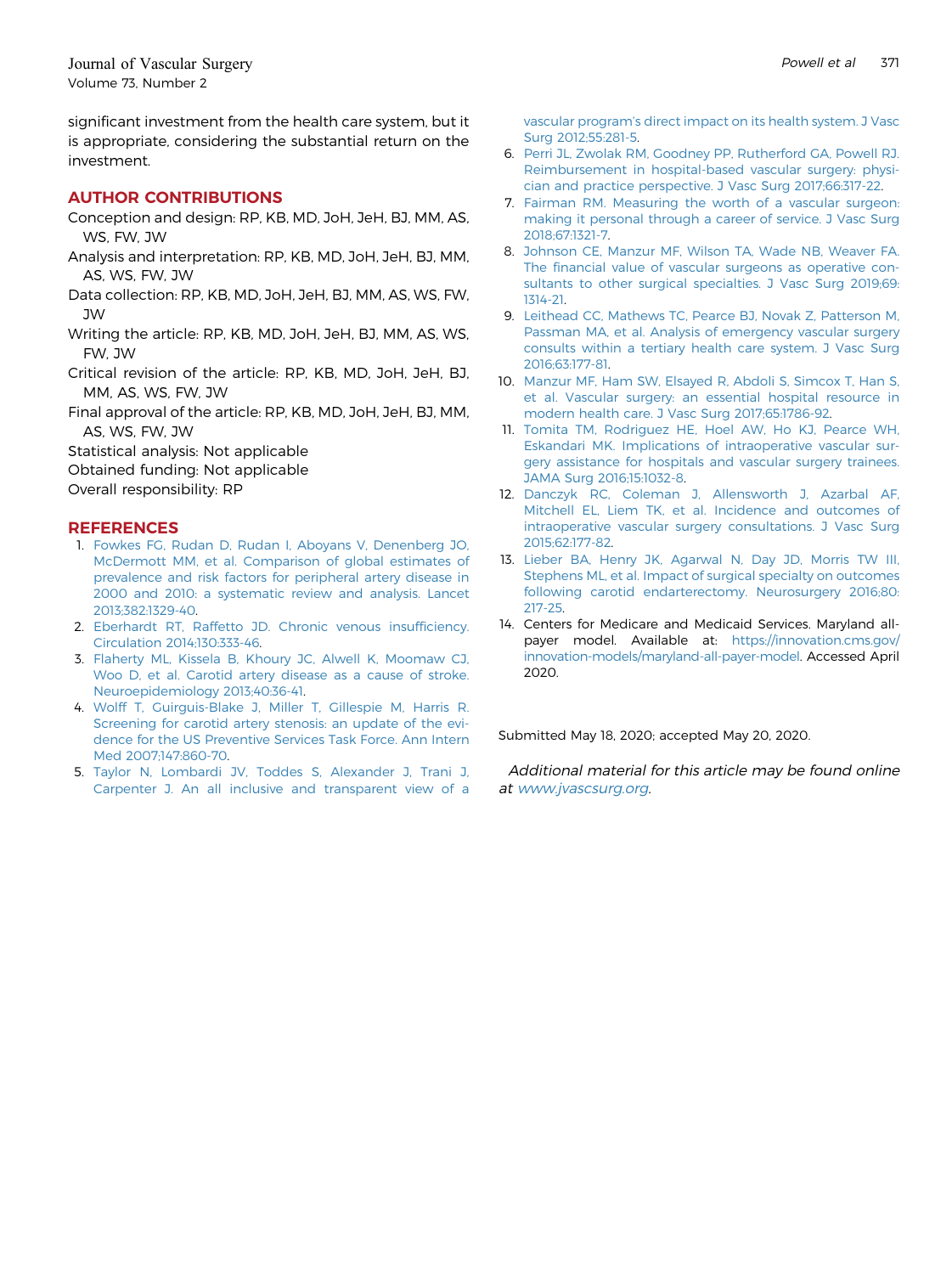<span id="page-13-0"></span>Supplementary Table (online only). Checklist for resources

# Vascular surgeon's equipment and facility needs

| Criteria                                      | <b>Description</b> |
|-----------------------------------------------|--------------------|
| <b>Facilities</b>                             |                    |
| Office                                        |                    |
| Open OR                                       |                    |
| C-arm access                                  |                    |
| IR suite catheterization laboratory           |                    |
| <b>Hybrid OR</b>                              |                    |
| <b>Vascular laboratory</b>                    |                    |
| In-office procedure room                      |                    |
| Wound care center                             |                    |
| Telemedicine                                  |                    |
| Time                                          |                    |
| 7-day/week coverage                           |                    |
| <b>Access to OR schedule</b>                  |                    |
| Access to catheterization laboratory schedule |                    |
| Equipment                                     |                    |
| Fluoroscopy-capable tables                    |                    |
| Surgical instruments and trays                |                    |
| Endovascular inventory, basic                 |                    |
| Endovascular inventory, advanced              |                    |
| Ancillary endovascular equipment              |                    |
| <b>Cell Saver</b>                             |                    |
| Mechanical thrombectomy devices               |                    |
| Venous ablation systems                       |                    |
| Personnel                                     |                    |
| Administrative support                        |                    |
| Advanced practice provider                    |                    |
| <b>Nursing support</b>                        |                    |
| Medical assistant support                     |                    |
| Vascular surgery-competent open team          |                    |
| Endovascular-competent open team              |                    |
| Surgical assistant                            |                    |
| Program coordinator                           |                    |
| Ancillary support                             |                    |
| Hospitalist                                   |                    |
| Nephrology                                    |                    |
| Cardiology                                    |                    |
| Intensivist                                   |                    |
| <b>Orthotics</b>                              |                    |
| IT support                                    |                    |
| Pager/cellphone                               |                    |
| <b>EMR</b>                                    |                    |
| Order sets                                    |                    |
| Documentation templates                       |                    |
| Quality support                               |                    |
| <b>Vascular Quality Initiative</b>            |                    |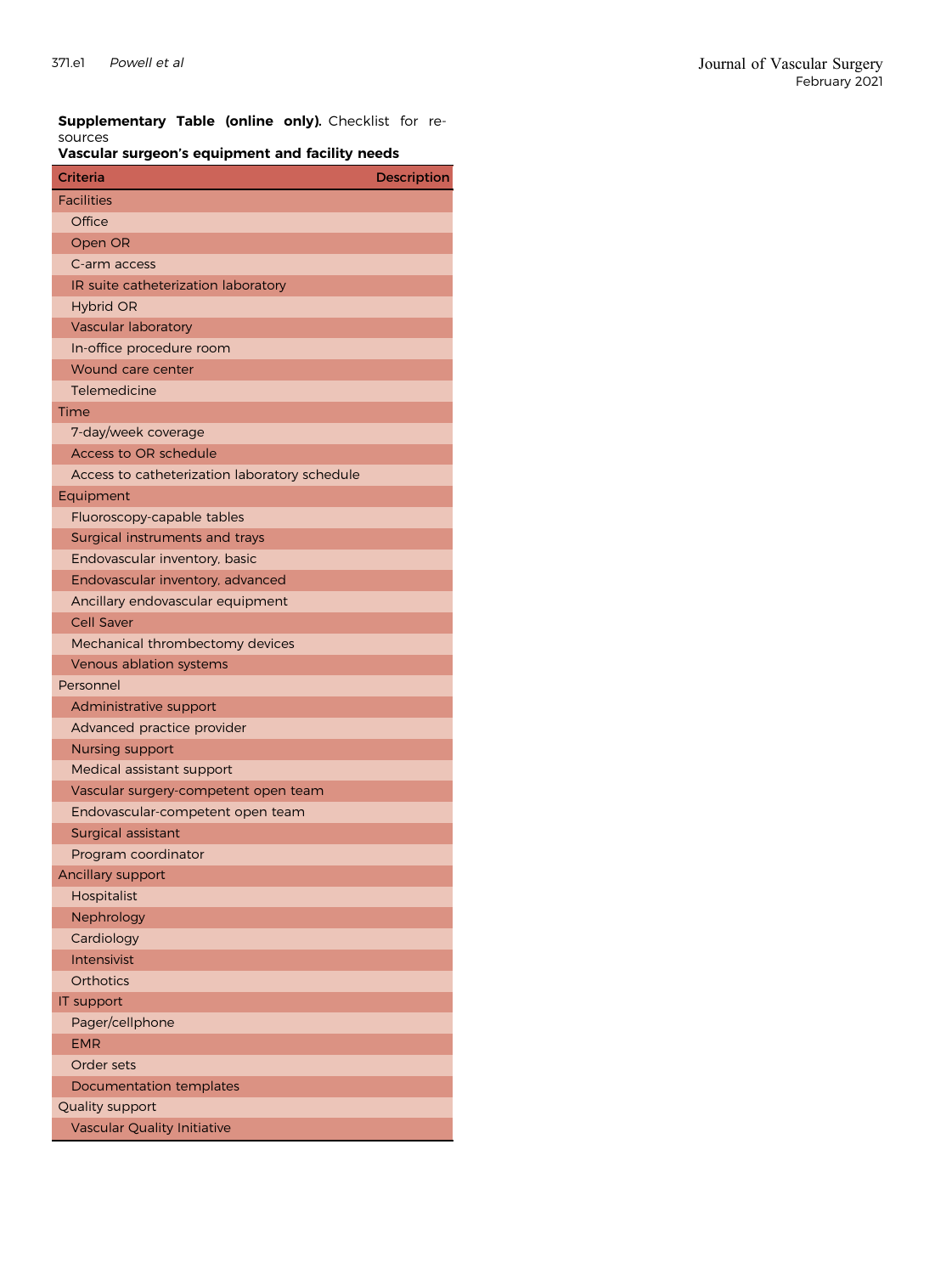# How to hire a vascular surgeon

| <b>Setting</b>                 |          | Academic   | Community                |             |
|--------------------------------|----------|------------|--------------------------|-------------|
| <b>Employment type</b>         | Employed | Contracted | <b>Hospital employed</b> | Independent |
|                                |          |            |                          |             |
| Criteria                       |          |            |                          | Description |
| <b>Business case</b>           |          |            |                          |             |
| Expectations                   |          |            |                          |             |
| Responsibilities               |          |            |                          |             |
| Scope of practice              |          |            |                          |             |
| Credentialing                  |          |            |                          |             |
| <b>Governance structure</b>    |          |            |                          |             |
| Salary                         |          |            |                          |             |
| <b>Base</b>                    |          |            |                          |             |
| At risk                        |          |            |                          |             |
| Backstop                       |          |            |                          |             |
| <b>Benefits</b>                |          |            |                          |             |
| Pension                        |          |            |                          |             |
| Disability                     |          |            |                          |             |
| CME                            |          |            |                          |             |
| Malpractice                    |          |            |                          |             |
| Loan repayment                 |          |            |                          |             |
| Sign-on bonus                  |          |            |                          |             |
| Mileage between sites          |          |            |                          |             |
| Call requirements              |          |            |                          |             |
| Incentives                     |          |            |                          |             |
| Call pay                       |          |            |                          |             |
| Structure                      |          |            |                          |             |
| Reimbursement level            |          |            |                          |             |
| Directorships/committee work   |          |            |                          |             |
| Time allocations               |          |            |                          |             |
| Clinic                         |          |            |                          |             |
| <b>OR</b>                      |          |            |                          |             |
| Endo suite                     |          |            |                          |             |
| Administration                 |          |            |                          |             |
| Contractual obligations        |          |            |                          |             |
| Cost allocations and structure |          |            |                          |             |
| Term                           |          |            |                          |             |
| Renewal                        |          |            |                          |             |
| Non-compete                    |          |            |                          |             |
| Clawbacks                      |          |            |                          |             |
| Partnership                    |          |            |                          |             |
| Non-partnership                |          |            |                          |             |
| Tenure                         |          |            |                          |             |
| Non-tenure                     |          |            |                          |             |
| <b>Clinical obligations</b>    |          |            |                          |             |
| <b>Educational obligations</b> |          |            |                          |             |
| Academic obligations           |          |            |                          |             |

(Continued on next page)